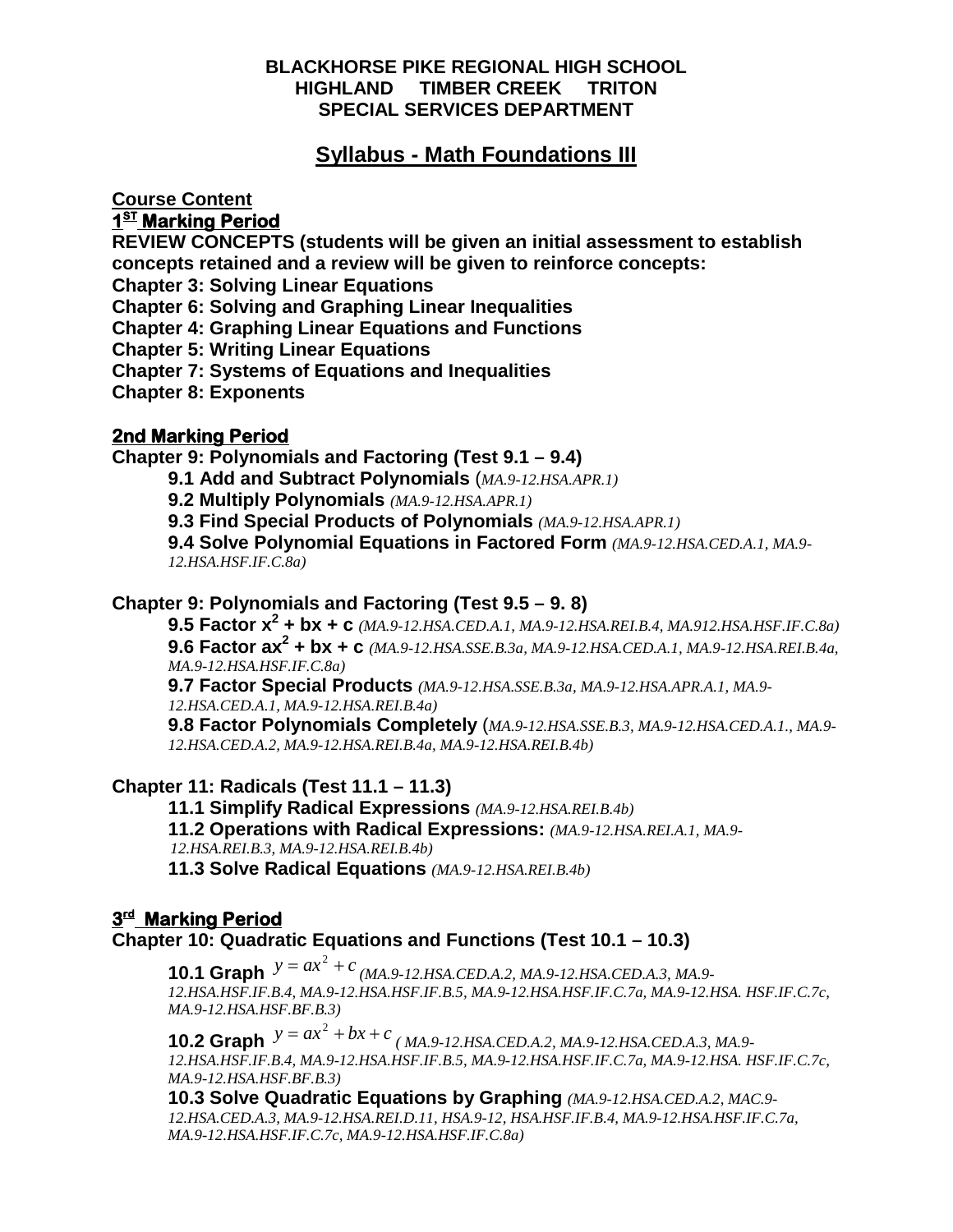# **Chapter 10: Quadratic Equations and Functions (Test 10.4 – 10.8)**

*Note: In Sections 10.4 – 10.6, all answers must be in simplest form of a radical.*

**10.4 Use Square Roots to Solve Quadratic Equations** *(MA.9-12.HSA.CED.A.1,* 

*MA.9-12.HSA.CED.A.2, MA.9-12.HSA.CED.3, MA.9-12.HSA.REI.B.4b, MA.9-12.HSA.REI.D.11*)

**10.5 Solve Quadratic Equations by Completing the Square** *(MA.9- 12.HSA.SSE.B.3a, MA.9-12.HSA.SSE.B.3b, MA.9-12.HSA.CED.A.1, MA.9-12.HSA.HSF.IF.C.8a, MA.9-*

*12.HSA.HSF.BF.B.3, MA.9-12.HSA.REI.B.4a, MA.9-12.HSA.REI.B.4b)*

**10.6 Solve Quadratic Equations by the Quadratic Formula** *(MA.9- 12.HSA.REI.B.4b)*

**10.7 Interpret the Discriminant** *(MA.9-12.A.REI.B.4)*

**10.8 Compare Linear, Exponential, and Quadratic Models** *(MA. 9-12.HSA.CED.A.2, MA.9-12.A.CED.A.3, MA.9-12.HSA.HSF.IF.B.4, MA.9-12.HSA.HSF.IF.C.7a, MA.9-12.HSA.HSF.IF.C.7c, MA.9-12.HSA.HSF.IF.C.7e, MA.9-12.HSA.HSF.BF.A.1b, MA.9-12.HSA.HSF.LE.A.1a, MA.9- 12.HSA.HSF.LE.A.3, MA.9-12.HSA.HSF.LE.B.5, MA.9-12.HSA.HSS.ID.B.6a)*

# **4th Marking Period**

# **PARCC REVIEW (Use field test items to practice)**

# **Course Expectations and Skills**

- Maintain a binder.
- **Participate actively in class discussions and group work.**
- **Learn by doing, not just watching.**
- **EXECT** Learn by both listening and talking. Students will learn as much from classmates' questions, answers, ideas, and mistakes as from their own.
- Work to understand the concepts and ideas in the course, not just learning skills and procedures. Memorizing the steps will not be enough to succeed.
- Expect that there will be concepts that are not grasped immediately. Learn to be persistent in thinking and problem solving.
- Ask questions during discussions, within a group setting, and after school.
- Do homework every day.
- **Seek help from your teacher, classmates, or other resources.**
- **Students will work on ALEKS at least 2 times per week.**

# **Resources**

- Algebra I Prentice Hall Mathematics
- ALEKS Web-based assessment and learning system.
- Kuta Software
- Boardworks Lessons

# **Grading Scale**

- 20% Tests, projects and technology activities
- 50% Homework, classwork, ALEKS, and binder
- 30% Boardwork, warm-ups and class participation

# **Common Core Standards Reference**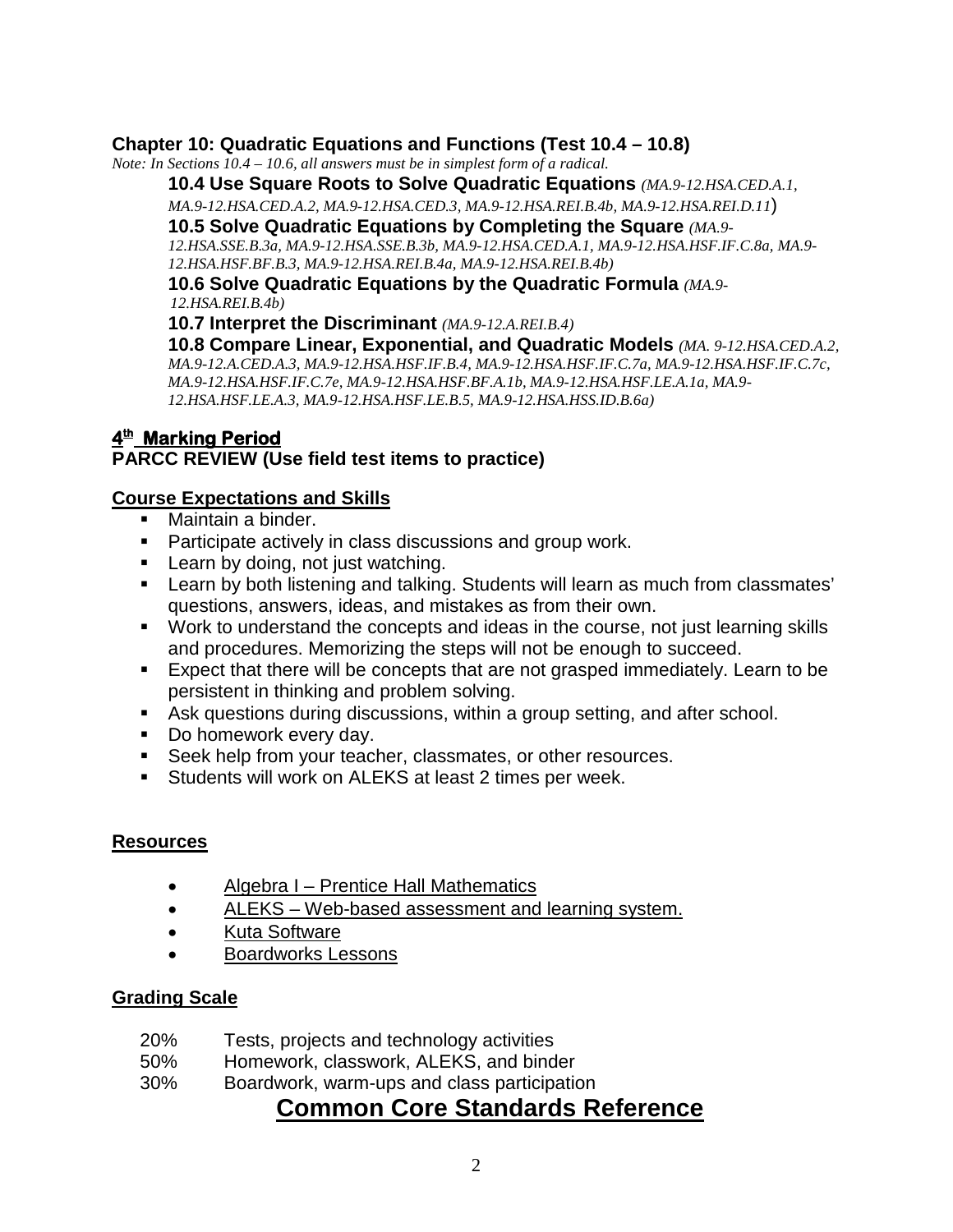#### *MA.9-12.HSA.APR.1*

#### **Perform arithmetic operations on polynomials**

1. Understand that polynomials form a system analogous to the integers, namely, they are closed under the operations of addition, subtraction, and multiplication; add, subtract, and multiply polynomials.

#### *MA.9-12.HSA.CED.A.1*

#### **Create equations that describe numbers or relationships**

1. Create equations and inequalities in one variable and use them to solve problems. *Include equations arising from linear and quadratic functions, and simple rational and exponential functions.*

#### *MA.9-12.HSA.CED.A.2*

#### **Create equations that describe numbers or relationships**

2. Create equations in two or more variables to represent relationships between quantities; graph equations on coordinate axes with labels and scales.

#### *MA.9-12.HSA.CED.A.3*

#### **Create equations that describe numbers or relationships**

3. Represent constraints by equations or inequalities, and by systems of equations and/or inequalities, and interpret solutions as viable or nonviable options in a modeling context. *For example, represent inequalities describing nutritional and cost constraints on combinations of different foods.*

#### *MA.9-12.HSA.REI.A.1*

#### **Understand solving equations as a process of reasoning and explain the reasoning**

1. Explain each step in solving a simple equation as following from the equality of numbers asserted at the previous step, starting from the assumption that the original equation has a solution. Construct a viable argument to justify a solution method.

# *MA.9-12.HSA.REI.B.3*<br>Solve equations and inequalities in one variable

3. Solve linear equations and inequalities in one variable, including equations with coefficients represented by letters.

#### *MA.9-12.HSA.REI.B.4a*

#### **Solve equations and inequalities in one variable**

4. Solve quadratic equations in one variable.

a. Use the method of completing the square to transform any quadratic equation in *x* into an equation of the form  $(x - p)_{2} = q$ that has the same solutions. Derive the quadratic formula from this form.

#### *MA.9-12.HSA.REI.B.4b*

#### **Solve equations and inequalities in one variable**

b*.* Solve quadratic equations by inspection (e.g., for *x*2 = 49), taking square roots, completing the square, the quadratic formula and factoring, as appropriate to the initial form of the equation. Recognize when the quadratic formula gives complex solutions and write them as  $a \pm bi$  for real numbers a and b.

#### *MA.9-12.HSA.REI.D.11*

#### **Represent and solve equations and inequalities graphically**

11. Explain why the *x*-coordinates of the points where the graphs of the equations  $y = f(x)$  and  $y = g(x)$  intersect are the solutions of the equation  $f(x) = g(x)$ ; find the solutions approximately, e.g., using technology to graph the functions, make tables of values, or find successive approximations. Include cases where  $f(x)$  and/or  $g(x)$  are linear, polynomial, rational, absolute value, exponential, and logarithmic functions.

#### *MA.9-12.HSA.SSE.B.3*

#### **Write expressions in equivalent forms to solve problems**

3. Choose and produce an equivalent form of an expression to reveal and explain properties of the quantity represented by the expression

#### *MA.9-12.HSA.SSE.B.3a*

#### **Write expressions in equivalent forms to solve problems**

a. Factor a quadratic expression to reveal the zeroes of the function it defines.

#### *MA.9-12.HSA.SSE.B.3b*

#### **Write expressions in equivalent forms to solve problems**

b. Complete the square in a quadratic expression to reveal the maximum or minimum value of the function it defines.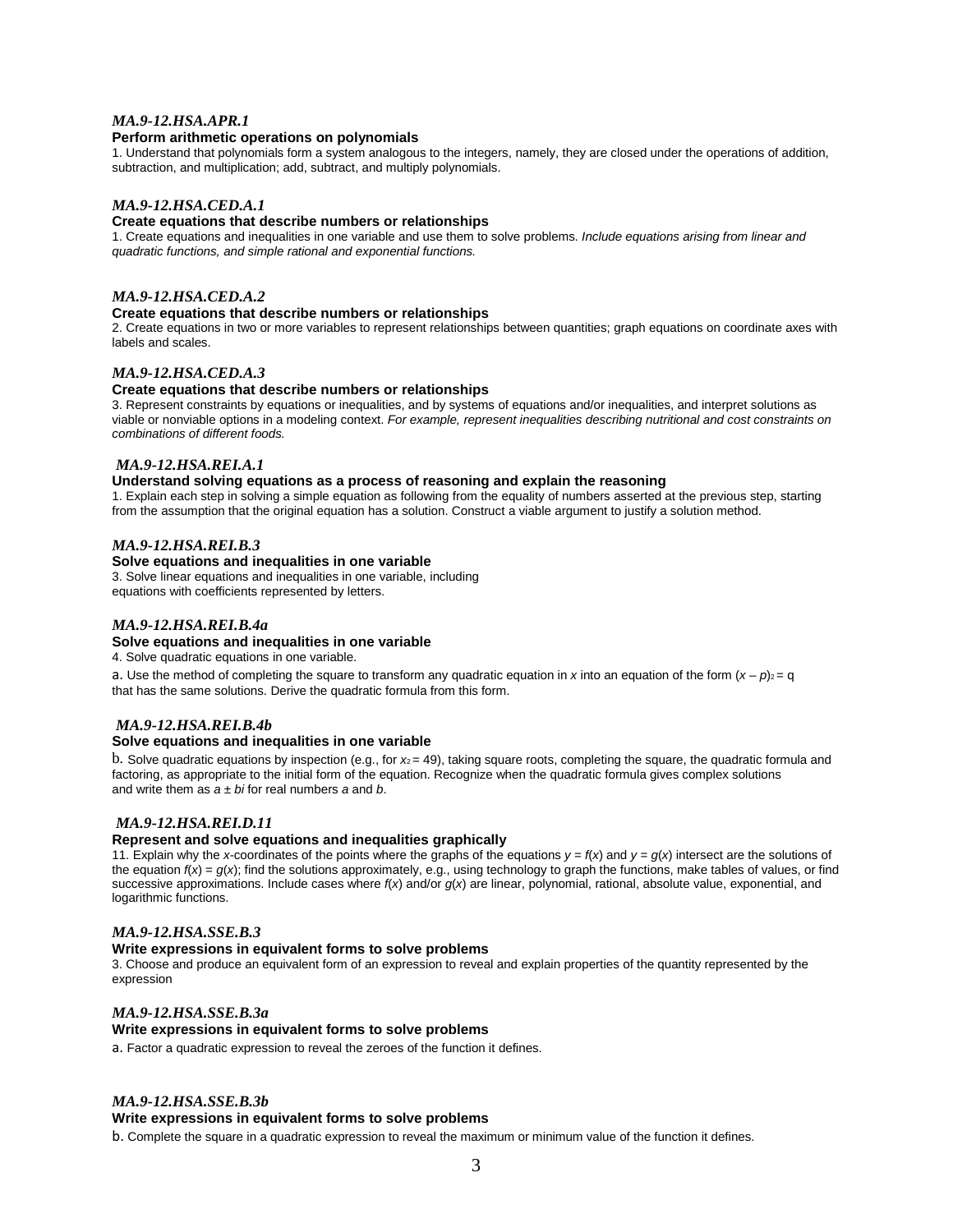#### *MA.9-12.HSA.HSF.IF.C.8a*

8. Write a function defined by an expression in different but equivalent forms to reveal and explain different properties of the function.

a. Use the process of factoring and completing the square in a quadratic function to show zeroes, extreme values, and symmetry of the graph, and interpret these in terms of a context.

#### *MA.9-12.HSA.HSF.IF.B.4*

#### **Interpret functions that arise in applications in terms of the context**

4. For a function that models a relationship between two quantities, interpret key features of graphs and tables in terms of the quantities, and sketch graphs showing key features given a verbal description of the relationship. *Key features include: intercepts; intervals where the function is increasing, decreasing, positive, or negative; relative maximums and minimums; symmetries; end behavior; and periodicity.*

#### *MA.9-12.HSA.HSF.IF.B.5*

#### **Interpret functions that arise in applications in terms of the context**

5. Relate the domain of a function to its graph and, where applicable, to the quantitative relationship it describes. *For example, if the function h(n) gives the number of person-hours it takes to assemble n engines in a factory, then the positive integers would be an appropriate domain for the function.*

#### *MA.9-12.HSA.HSF.IF.C.7a*

#### **Analyze functions using different representations**

7. Graph functions expressed symbolically and show key features of the graph, by hand in simple cases and using technology for more complicated cases.

a. Graph linear and quadratic functions and show intercepts, maxima, and minima.

#### *MA.9-12.HSA.HSF.IF.C.7b*

#### **Analyze functions using different representations**

7. Graph functions expressed symbolically and show key features of the graph, by hand in simple cases and using technology for more complicated cases.

b. Graph square root, cube root, and piecewise-defined functions, including step functions and absolute value functions.

#### *MA.9-12.HSA.HSF.IF.C.7c*

#### **Analyze functions using different representations**

7. Graph functions expressed symbolically and show key features of the graph, by hand in simple cases and using technology for more complicated cases.

c*.* Graph polynomial functions, identifying zeroes when suitable factorizations are available, and showing end behavior.

#### *MA.9-12.HSA.HSF.IF.C.7e*

#### **Analyze functions using different representations**

7. Graph functions expressed symbolically and show key features of the graph, by hand in simple cases and using technology for more complicated cases.

e. Graph exponential and logarithmic functions, showing intercepts and end behavior, and trigonometric functions, showing period, midline, and amplitude.

#### *MA.9-12.HSA.HSF.LE.A.1a*

**Construct and compare linear, quadratic, and exponential models and solve problems**

1. Distinguish between situations that can be modeled with linear functions and with exponential functions.

a. Prove that linear functions grow by equal differences over equal intervals, and that exponential functions grow by equal factors over equal intervals.

#### *MA.9-12.HSA.HSF.LE.A.3*

**Construct and compare linear, quadratic, and exponential models and solve problems**

3. Observe using graphs and tables that a quantity increasing exponentially eventually exceeds a quantity increasing linearly, quadratically, or (more generally) as a polynomial function.

#### *MA.9-12.HSA.HSF.LE.B.5*

**Interpret expressions for functions in terms of the situation they model** 5. Interpret the parameters in a linear or exponential function in terms of a context.

#### *MA.9-12.HSA.HSF.BF.A.1b*

**Build a function that models a relationship between two quantities** 1. Write a function that describes a relationship between two quantities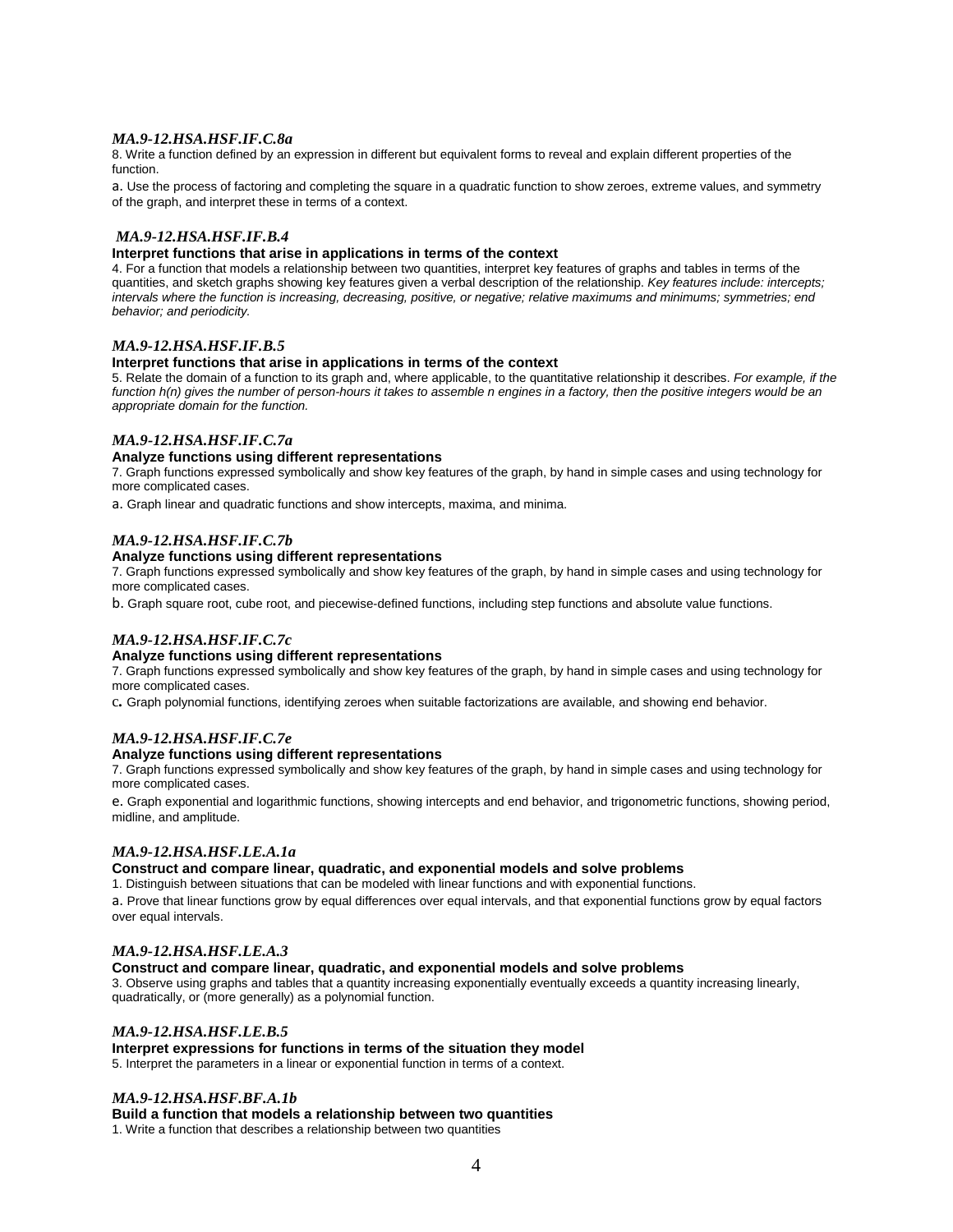b. Combine standard function types using arithmetic operations. *For example, build a function that models the temperature of a cooling body by adding a constant function to a decaying exponential, and relate these functions to the model.*

#### *MA.9-12.HSA.HSF.BF.B.3*

### **Build new functions from existing functions**

3. Identify the effect on the graph of replacing  $f(x)$  by  $f(x) + k$ ,  $k f(x)$ ,  $f(kx)$ , and  $f(x + k)$  for specific values of  $k$  (both positive and negative); find the value of *k* given the graphs. Experiment with cases and illustrate an explanation of the effects on the graph using technology. *Include recognizing even and odd functions from their graphs and algebraic expressions for them.*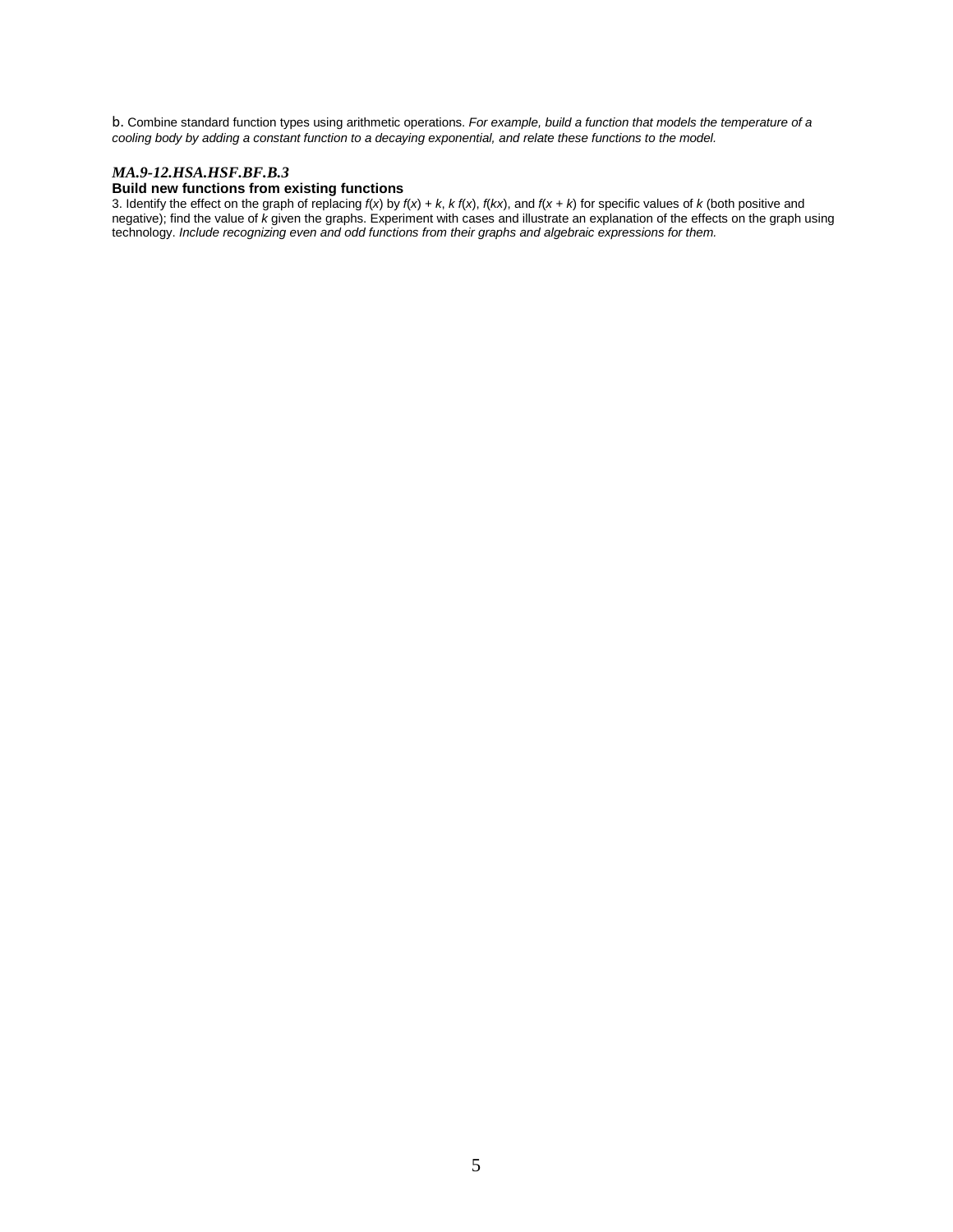# Black Horse Pike Regional School District Curriculum

ENGAGING STUDENTS . FOSTERING ACHIEVEMENT . CULTIVATING 21<sup>ST</sup> CENTURY GLOBAL SKILLS

# **Course Name: MATH FOUNDATIONS 3**

# **Course Number: 113130**

# **PART I: UNIT RATIONALE**

# **WHY ARE STUDENTS LEARNING THIS CONTENT AND THESE SKILLS?**

| <b>Course/Unit Title:</b>                           | <b>Unit Summary:</b>                                                          |  |
|-----------------------------------------------------|-------------------------------------------------------------------------------|--|
| Algebra $1 -$ Polynomials and                       | In this unit, students will identify, classify, add, subtract, and multiply   |  |
| Factoring                                           | polynomials. When multiplying, students will use the distributive property,   |  |
| Grade Level(s):                                     | FOIL method, tables and patterns (square of a binomial, sums and difference   |  |
| $9-12$                                              | patterns). Students will factor polynomials to solve equations, find zeros of |  |
|                                                     | functions and roots of equations.                                             |  |
|                                                     |                                                                               |  |
| <b>Essential Question(s):</b>                       | <b>Enduring Understanding(s):</b>                                             |  |
| How do you add, subtract,                           | Students will be able to:                                                     |  |
| and multiply polynomials?                           | Add and subtract polynomials.<br>$\bullet$                                    |  |
|                                                     | Multiply polynomials.<br>$\bullet$                                            |  |
| How do you factor                                   | Find special products of polynomials.<br>$\bullet$                            |  |
| polynomials?                                        | Factor and solve polynomials in the form $x^2$ + bx + c.<br>$\bullet$         |  |
|                                                     | Factor and solve polynomials in the form $ax^2 + bx + c$ .<br>$\bullet$       |  |
| How do you write and solve<br>polynomial equations? | Factor special products.<br>$\bullet$                                         |  |

# **PART II: INSTRUCTIONAL STRATEGIES AND RESOURCES**

# **DESCRIBE THE LEARNING TARGETS.**

# **After each target, identify the NJCCCS or Common Core Standards that are applicable**

| <b>Learning Target</b>                                                                                                                                                                                                                                                 | <b>NJCCCS or CCS</b>                                                     |
|------------------------------------------------------------------------------------------------------------------------------------------------------------------------------------------------------------------------------------------------------------------------|--------------------------------------------------------------------------|
| Add, subtract and multiply polynomials.<br>1.<br>[Standard] – Understand that Polynomials for a system of analogous to the integers,<br>namely, they are closed under operations of addition, subtraction, multiplication; add,<br>subtract, multiply polynomials.     | MA.9-12.HSA.APR.1,<br><b>MA.9-12.HSA.F.IF.7c.</b><br>MA.9-12.HSA.A.APR.1 |
| 2. Factor polynomials completely to find roots of equations and zeros of functions.<br>[Standard] Identify zeros of polynomials when suitable factorizations are available, and<br>use the zeros to construct a rough graph of the function defined by the polynomial. | 2. MA.9-12.HSA-APR.3                                                     |
| 3. Write and solve polynomials equations to solve problems<br>[Standard] - Prove polynomial identities and use them to describe numerical<br>relationships.                                                                                                            | 3. MA.9-12.HSA-APR.4                                                     |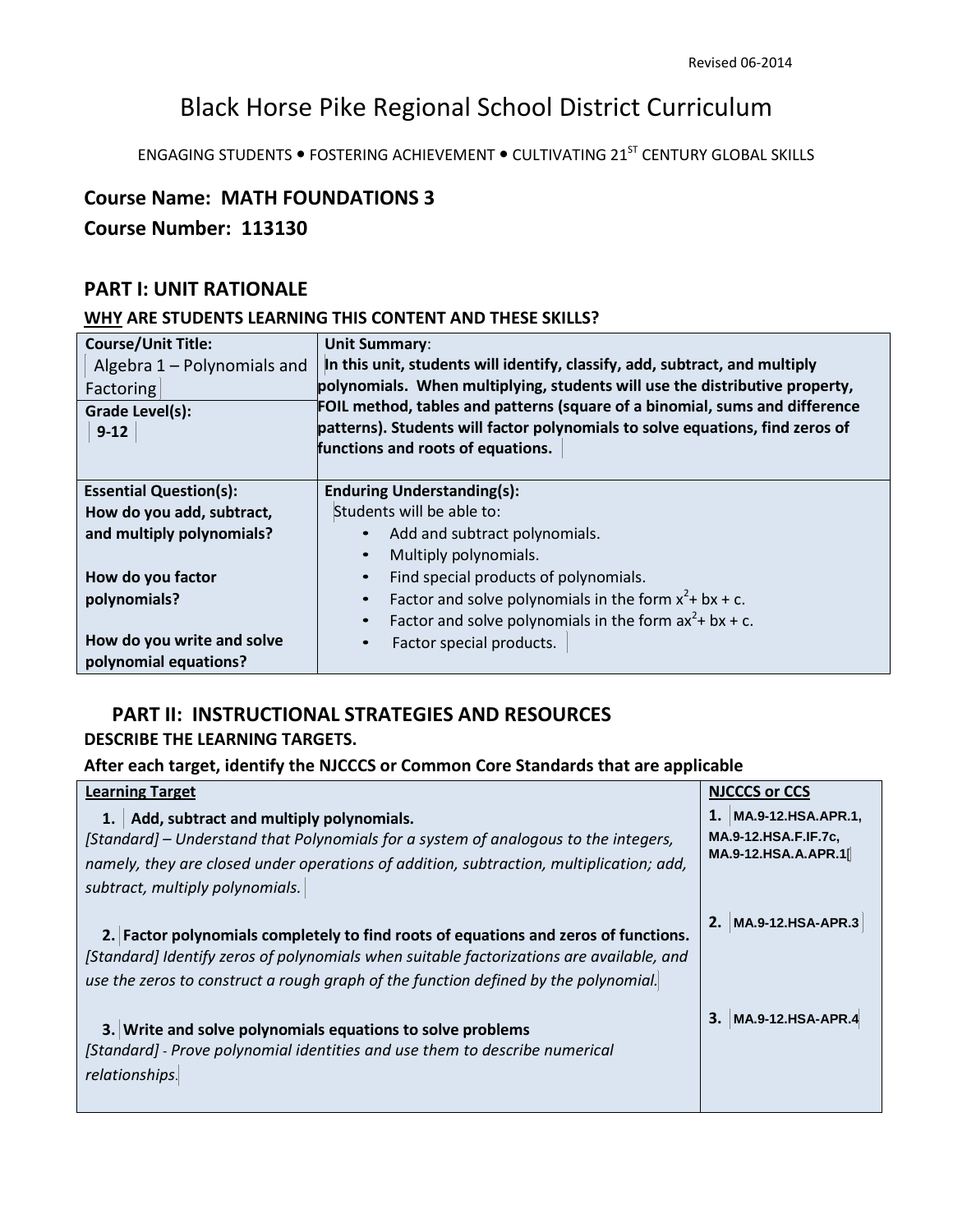# **Inter-Disciplinary Connections:**

 **Real-World problem solving examples:**

**Baseball attendance (p. 556), school enrollment (p. 559), skateboarding (p. 564), vertical motion (p. 577, 595, 604), banner dimensions (p. 585), area and volume problems (p. 609).** 

# **Students will engage with the following text:**

**Prentice Hall Mathematics Algebra 1 2007, by Pearson Education, Inc.** 

# **Students will write:**

 **Writing/Open Ended questions:**

**Is 6 a polynomial, explain why or why not (p. 557)? Explain how FOIL can help you multiply polynomials (p. 565). Explain how you found the possible gene combinations of a ball python (p. 573). Explain how to use the zero-product property to find solutions to an equation (p. 578). Describe and correct the error in a problem (p.591). Explain how you can use the solutions of an equation to find your answers of a velocity problem (p. 598), Finding dimensions of a terrarium (p. 609).** 

# **PART III: TRANSFER OF KNOWLEDGE AND SKILLS**

# **DESCRIBE THE LEARNING EXPERIENCE.**

**How will students uncover content and build skills.** 

**Students will uncover and build skills through various classroom activities. Investigating algebra activities, modeling examples, using real-life application, using note-taking strategies, and using SMARTBoard technologies will all be explored. Other learning experiences could include alternative lesson openers, math and history applications, problem solving workshops, interdisciplinary applications and extra examples of problem solving.**

**Suggested warm-up activities, instructional strategies/activities, and assignments:** 

| Section 9.1:              |                                                                                                                                                                                                                                                     |
|---------------------------|-----------------------------------------------------------------------------------------------------------------------------------------------------------------------------------------------------------------------------------------------------|
|                           | <b>COLLEGE PREP</b>                                                                                                                                                                                                                                 |
| <b>FOCUS AND MOTIVATE</b> | Warm-Up: Check the Skills You'll Need p. 494<br>Starting the Lesson Questions: Activity: Using Polynomials p. 494<br>Vocabulary Introduction: monomial, degree of a monomial, polynomial,<br>standard form of a polynomial, degree of a polynomial. |
| Teach                     | Essential Question: How do you add and subtract polynomials?<br>Alternative Lesson Openers: Classzone, Kuta Software\<br>Describing Polynomials (p. 456-457)                                                                                        |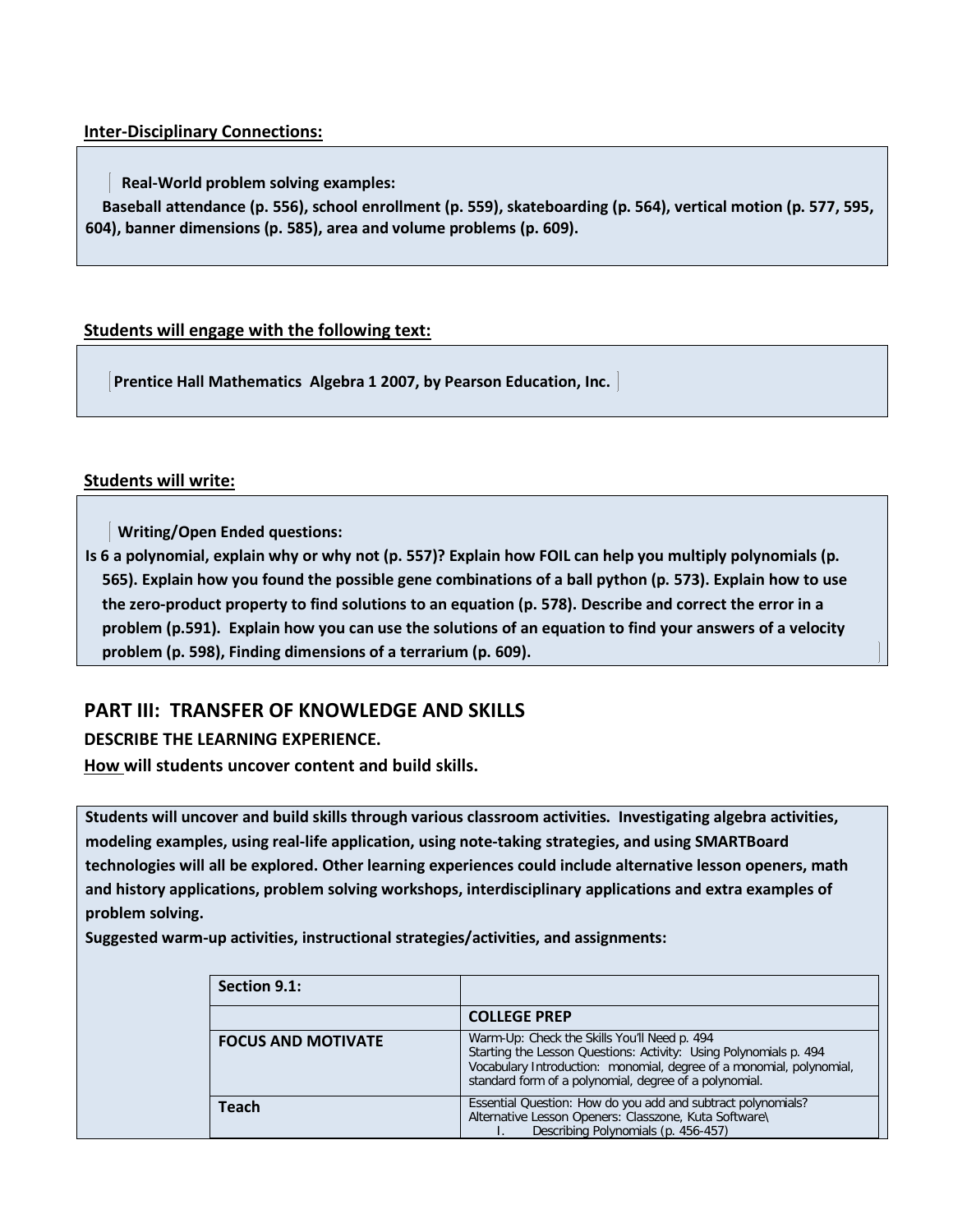| <b>Classifying Polynomials</b><br>Adding and Subtracting Polynomials (p. 458)<br>П.<br>Example 3: Adding Polynomials; Example 4: Subtracting<br>Polynomials<br>TE: Additional Examples 1-4, pages 495-496<br>Guided Problem Solving p. 414 All-In-One Student<br>Workbook<br>Closing the Lesson: TE p. 496<br><b>Checking for Understanding</b><br>Chapter 9 Grab & Go File: Practice 9-1, Reteaching 9-1, Enrichment 9-1<br>Average: Day 1: Exercises #1-20; 42-51<br>$\mathbf{L}$<br><b>Practice and Apply</b><br>Basic Algebra Exercises: 21-34, 39; 356-38, 40, 41<br><b>Assigning Homework</b><br>Extension: 52-55<br>Chapter 9E-F: Vocabulary and Study Skills p. 433-435 All-in-<br>One Student Workbook.<br>Study Guide: Chapter Grab and Go File<br><b>Assess and Reteach</b><br>Technology Activities p. 23<br><b>Differentiating Instruction</b><br>All-in one students workbook 9-1<br>Challenge: Enrichment Grab and Go Chapter 9<br>Students should create a vocabulary page for their notebook that<br><b>Accommodations/Modifications:</b><br>includes the<br>description and an example. (Chapter 9-1)<br>Use vocabulary lesson provided in the shared directory to help<br>students with difficult and new vocabulary. (Chapter 9-1)<br>To help the auditory learner with combining like terms, have them use<br>the auditory<br>lesson in the shared directory. (Chapter 9-1)<br>(Reference materials are located in District shared directory,<br>mathematics, modifications /accommodations folder, by chapter and<br>section).Q<br>Section 9.2:<br><b>COLLEGE PREP</b><br>Homework Check (9.1): TE<br><b>FOCUS AND MOTIVATE</b><br>Warm-Up: Check the Skills You'll Need p. 500<br>Essential Question: How do we multiply and factor a monomial from a<br><b>Teach</b><br>polynomial.<br><b>Teaching Options</b><br>Alternative Lesson Openers: Classzone, Kuta Software<br>Distributing a Monomial (p. 500)<br>Example 1: Multiplying a Monomial and a Trinomial<br>II. Factoring a Monomial from a Polynomial (p. 501)<br>Example 2: Finding the Greatest Common Factor; Example 3:<br>Factoring out a Monomial. TE: Additional Examples 1-3, p. 501.<br>Guided Problem Solving p. 416 All-In-One Student Workbook<br>Closing the Lesson: TE<br><b>Checking for Understanding</b><br>Chapter 9 Grab & Go File: Practice 9-2, Reteaching 9-2, Enrichment 9-2<br>Average: Day 1: Exercises #1-12, 25; 26-32, Extension: 43<br><b>Practice and Apply</b><br>L.<br>Basic Algebra Exercises: 13-24; 33-42<br>$\Pi$ .<br><b>Assigning Homework</b><br>Extension: 52-55<br>Study Guide: Chapter Grab and Go File<br><b>Assess and Reteach</b><br>All-in one students workbook 9-2<br><b>Differentiating Instruction</b><br>Challenge: Enrichment Grab and Go Chapter 9<br>Encourage students to represent problems similar to example 6 on p.<br><b>Accommodations/Modifications:</b><br>565 using a diagram. (Chapter 9-2)<br>(Reference materials are located in District shared directory,<br>mathematics, modifications /accommodations folder, by chapter and<br>section).<br>Section 9.3:<br><b>COLLEGE PREP</b><br>Homework Check (9.2): TE<br><b>FOCUS AND MOTIVATE</b><br>Warm-Up: Check the Skills You'll Need p. 500<br>Starting the Lesson Questions: Classzone<br>Essential Question: How do we multiply and factor a monomial from a<br><b>Teach</b><br>polynomial?<br><b>Teaching Options</b><br>Alternative Lesson Openers: Classzone, Kuta Software<br>Distributing a Monomial (p. 500) | <b>Teaching Options</b> | Example 1: Degree of a Monomial; Example 2: |
|---------------------------------------------------------------------------------------------------------------------------------------------------------------------------------------------------------------------------------------------------------------------------------------------------------------------------------------------------------------------------------------------------------------------------------------------------------------------------------------------------------------------------------------------------------------------------------------------------------------------------------------------------------------------------------------------------------------------------------------------------------------------------------------------------------------------------------------------------------------------------------------------------------------------------------------------------------------------------------------------------------------------------------------------------------------------------------------------------------------------------------------------------------------------------------------------------------------------------------------------------------------------------------------------------------------------------------------------------------------------------------------------------------------------------------------------------------------------------------------------------------------------------------------------------------------------------------------------------------------------------------------------------------------------------------------------------------------------------------------------------------------------------------------------------------------------------------------------------------------------------------------------------------------------------------------------------------------------------------------------------------------------------------------------------------------------------------------------------------------------------------------------------------------------------------------------------------------------------------------------------------------------------------------------------------------------------------------------------------------------------------------------------------------------------------------------------------------------------------------------------------------------------------------------------------------------------------------------------------------------------------------------------------------------------------------------------------------------------------------------------------------------------------------------------------------------------------------------------------------------------------------------------------------------------------------------------------------------------------------------------------------------------------------------------------------------------------------------------------------------------------------------------------------------------------------------------------------------------------------------------------------------------------------------------------------------------------------------------------------------------------------------------------------------------------------------------------------------------------------------------------------------------|-------------------------|---------------------------------------------|
|                                                                                                                                                                                                                                                                                                                                                                                                                                                                                                                                                                                                                                                                                                                                                                                                                                                                                                                                                                                                                                                                                                                                                                                                                                                                                                                                                                                                                                                                                                                                                                                                                                                                                                                                                                                                                                                                                                                                                                                                                                                                                                                                                                                                                                                                                                                                                                                                                                                                                                                                                                                                                                                                                                                                                                                                                                                                                                                                                                                                                                                                                                                                                                                                                                                                                                                                                                                                                                                                                                                           |                         |                                             |
|                                                                                                                                                                                                                                                                                                                                                                                                                                                                                                                                                                                                                                                                                                                                                                                                                                                                                                                                                                                                                                                                                                                                                                                                                                                                                                                                                                                                                                                                                                                                                                                                                                                                                                                                                                                                                                                                                                                                                                                                                                                                                                                                                                                                                                                                                                                                                                                                                                                                                                                                                                                                                                                                                                                                                                                                                                                                                                                                                                                                                                                                                                                                                                                                                                                                                                                                                                                                                                                                                                                           |                         |                                             |
|                                                                                                                                                                                                                                                                                                                                                                                                                                                                                                                                                                                                                                                                                                                                                                                                                                                                                                                                                                                                                                                                                                                                                                                                                                                                                                                                                                                                                                                                                                                                                                                                                                                                                                                                                                                                                                                                                                                                                                                                                                                                                                                                                                                                                                                                                                                                                                                                                                                                                                                                                                                                                                                                                                                                                                                                                                                                                                                                                                                                                                                                                                                                                                                                                                                                                                                                                                                                                                                                                                                           |                         |                                             |
|                                                                                                                                                                                                                                                                                                                                                                                                                                                                                                                                                                                                                                                                                                                                                                                                                                                                                                                                                                                                                                                                                                                                                                                                                                                                                                                                                                                                                                                                                                                                                                                                                                                                                                                                                                                                                                                                                                                                                                                                                                                                                                                                                                                                                                                                                                                                                                                                                                                                                                                                                                                                                                                                                                                                                                                                                                                                                                                                                                                                                                                                                                                                                                                                                                                                                                                                                                                                                                                                                                                           |                         |                                             |
|                                                                                                                                                                                                                                                                                                                                                                                                                                                                                                                                                                                                                                                                                                                                                                                                                                                                                                                                                                                                                                                                                                                                                                                                                                                                                                                                                                                                                                                                                                                                                                                                                                                                                                                                                                                                                                                                                                                                                                                                                                                                                                                                                                                                                                                                                                                                                                                                                                                                                                                                                                                                                                                                                                                                                                                                                                                                                                                                                                                                                                                                                                                                                                                                                                                                                                                                                                                                                                                                                                                           |                         |                                             |
|                                                                                                                                                                                                                                                                                                                                                                                                                                                                                                                                                                                                                                                                                                                                                                                                                                                                                                                                                                                                                                                                                                                                                                                                                                                                                                                                                                                                                                                                                                                                                                                                                                                                                                                                                                                                                                                                                                                                                                                                                                                                                                                                                                                                                                                                                                                                                                                                                                                                                                                                                                                                                                                                                                                                                                                                                                                                                                                                                                                                                                                                                                                                                                                                                                                                                                                                                                                                                                                                                                                           |                         |                                             |
|                                                                                                                                                                                                                                                                                                                                                                                                                                                                                                                                                                                                                                                                                                                                                                                                                                                                                                                                                                                                                                                                                                                                                                                                                                                                                                                                                                                                                                                                                                                                                                                                                                                                                                                                                                                                                                                                                                                                                                                                                                                                                                                                                                                                                                                                                                                                                                                                                                                                                                                                                                                                                                                                                                                                                                                                                                                                                                                                                                                                                                                                                                                                                                                                                                                                                                                                                                                                                                                                                                                           |                         |                                             |
|                                                                                                                                                                                                                                                                                                                                                                                                                                                                                                                                                                                                                                                                                                                                                                                                                                                                                                                                                                                                                                                                                                                                                                                                                                                                                                                                                                                                                                                                                                                                                                                                                                                                                                                                                                                                                                                                                                                                                                                                                                                                                                                                                                                                                                                                                                                                                                                                                                                                                                                                                                                                                                                                                                                                                                                                                                                                                                                                                                                                                                                                                                                                                                                                                                                                                                                                                                                                                                                                                                                           |                         |                                             |
|                                                                                                                                                                                                                                                                                                                                                                                                                                                                                                                                                                                                                                                                                                                                                                                                                                                                                                                                                                                                                                                                                                                                                                                                                                                                                                                                                                                                                                                                                                                                                                                                                                                                                                                                                                                                                                                                                                                                                                                                                                                                                                                                                                                                                                                                                                                                                                                                                                                                                                                                                                                                                                                                                                                                                                                                                                                                                                                                                                                                                                                                                                                                                                                                                                                                                                                                                                                                                                                                                                                           |                         |                                             |
|                                                                                                                                                                                                                                                                                                                                                                                                                                                                                                                                                                                                                                                                                                                                                                                                                                                                                                                                                                                                                                                                                                                                                                                                                                                                                                                                                                                                                                                                                                                                                                                                                                                                                                                                                                                                                                                                                                                                                                                                                                                                                                                                                                                                                                                                                                                                                                                                                                                                                                                                                                                                                                                                                                                                                                                                                                                                                                                                                                                                                                                                                                                                                                                                                                                                                                                                                                                                                                                                                                                           |                         |                                             |
|                                                                                                                                                                                                                                                                                                                                                                                                                                                                                                                                                                                                                                                                                                                                                                                                                                                                                                                                                                                                                                                                                                                                                                                                                                                                                                                                                                                                                                                                                                                                                                                                                                                                                                                                                                                                                                                                                                                                                                                                                                                                                                                                                                                                                                                                                                                                                                                                                                                                                                                                                                                                                                                                                                                                                                                                                                                                                                                                                                                                                                                                                                                                                                                                                                                                                                                                                                                                                                                                                                                           |                         |                                             |
|                                                                                                                                                                                                                                                                                                                                                                                                                                                                                                                                                                                                                                                                                                                                                                                                                                                                                                                                                                                                                                                                                                                                                                                                                                                                                                                                                                                                                                                                                                                                                                                                                                                                                                                                                                                                                                                                                                                                                                                                                                                                                                                                                                                                                                                                                                                                                                                                                                                                                                                                                                                                                                                                                                                                                                                                                                                                                                                                                                                                                                                                                                                                                                                                                                                                                                                                                                                                                                                                                                                           |                         |                                             |
|                                                                                                                                                                                                                                                                                                                                                                                                                                                                                                                                                                                                                                                                                                                                                                                                                                                                                                                                                                                                                                                                                                                                                                                                                                                                                                                                                                                                                                                                                                                                                                                                                                                                                                                                                                                                                                                                                                                                                                                                                                                                                                                                                                                                                                                                                                                                                                                                                                                                                                                                                                                                                                                                                                                                                                                                                                                                                                                                                                                                                                                                                                                                                                                                                                                                                                                                                                                                                                                                                                                           |                         |                                             |
|                                                                                                                                                                                                                                                                                                                                                                                                                                                                                                                                                                                                                                                                                                                                                                                                                                                                                                                                                                                                                                                                                                                                                                                                                                                                                                                                                                                                                                                                                                                                                                                                                                                                                                                                                                                                                                                                                                                                                                                                                                                                                                                                                                                                                                                                                                                                                                                                                                                                                                                                                                                                                                                                                                                                                                                                                                                                                                                                                                                                                                                                                                                                                                                                                                                                                                                                                                                                                                                                                                                           |                         |                                             |
|                                                                                                                                                                                                                                                                                                                                                                                                                                                                                                                                                                                                                                                                                                                                                                                                                                                                                                                                                                                                                                                                                                                                                                                                                                                                                                                                                                                                                                                                                                                                                                                                                                                                                                                                                                                                                                                                                                                                                                                                                                                                                                                                                                                                                                                                                                                                                                                                                                                                                                                                                                                                                                                                                                                                                                                                                                                                                                                                                                                                                                                                                                                                                                                                                                                                                                                                                                                                                                                                                                                           |                         |                                             |
|                                                                                                                                                                                                                                                                                                                                                                                                                                                                                                                                                                                                                                                                                                                                                                                                                                                                                                                                                                                                                                                                                                                                                                                                                                                                                                                                                                                                                                                                                                                                                                                                                                                                                                                                                                                                                                                                                                                                                                                                                                                                                                                                                                                                                                                                                                                                                                                                                                                                                                                                                                                                                                                                                                                                                                                                                                                                                                                                                                                                                                                                                                                                                                                                                                                                                                                                                                                                                                                                                                                           |                         |                                             |
|                                                                                                                                                                                                                                                                                                                                                                                                                                                                                                                                                                                                                                                                                                                                                                                                                                                                                                                                                                                                                                                                                                                                                                                                                                                                                                                                                                                                                                                                                                                                                                                                                                                                                                                                                                                                                                                                                                                                                                                                                                                                                                                                                                                                                                                                                                                                                                                                                                                                                                                                                                                                                                                                                                                                                                                                                                                                                                                                                                                                                                                                                                                                                                                                                                                                                                                                                                                                                                                                                                                           |                         |                                             |
|                                                                                                                                                                                                                                                                                                                                                                                                                                                                                                                                                                                                                                                                                                                                                                                                                                                                                                                                                                                                                                                                                                                                                                                                                                                                                                                                                                                                                                                                                                                                                                                                                                                                                                                                                                                                                                                                                                                                                                                                                                                                                                                                                                                                                                                                                                                                                                                                                                                                                                                                                                                                                                                                                                                                                                                                                                                                                                                                                                                                                                                                                                                                                                                                                                                                                                                                                                                                                                                                                                                           |                         |                                             |
|                                                                                                                                                                                                                                                                                                                                                                                                                                                                                                                                                                                                                                                                                                                                                                                                                                                                                                                                                                                                                                                                                                                                                                                                                                                                                                                                                                                                                                                                                                                                                                                                                                                                                                                                                                                                                                                                                                                                                                                                                                                                                                                                                                                                                                                                                                                                                                                                                                                                                                                                                                                                                                                                                                                                                                                                                                                                                                                                                                                                                                                                                                                                                                                                                                                                                                                                                                                                                                                                                                                           |                         |                                             |
|                                                                                                                                                                                                                                                                                                                                                                                                                                                                                                                                                                                                                                                                                                                                                                                                                                                                                                                                                                                                                                                                                                                                                                                                                                                                                                                                                                                                                                                                                                                                                                                                                                                                                                                                                                                                                                                                                                                                                                                                                                                                                                                                                                                                                                                                                                                                                                                                                                                                                                                                                                                                                                                                                                                                                                                                                                                                                                                                                                                                                                                                                                                                                                                                                                                                                                                                                                                                                                                                                                                           |                         |                                             |
|                                                                                                                                                                                                                                                                                                                                                                                                                                                                                                                                                                                                                                                                                                                                                                                                                                                                                                                                                                                                                                                                                                                                                                                                                                                                                                                                                                                                                                                                                                                                                                                                                                                                                                                                                                                                                                                                                                                                                                                                                                                                                                                                                                                                                                                                                                                                                                                                                                                                                                                                                                                                                                                                                                                                                                                                                                                                                                                                                                                                                                                                                                                                                                                                                                                                                                                                                                                                                                                                                                                           |                         |                                             |
|                                                                                                                                                                                                                                                                                                                                                                                                                                                                                                                                                                                                                                                                                                                                                                                                                                                                                                                                                                                                                                                                                                                                                                                                                                                                                                                                                                                                                                                                                                                                                                                                                                                                                                                                                                                                                                                                                                                                                                                                                                                                                                                                                                                                                                                                                                                                                                                                                                                                                                                                                                                                                                                                                                                                                                                                                                                                                                                                                                                                                                                                                                                                                                                                                                                                                                                                                                                                                                                                                                                           |                         |                                             |
|                                                                                                                                                                                                                                                                                                                                                                                                                                                                                                                                                                                                                                                                                                                                                                                                                                                                                                                                                                                                                                                                                                                                                                                                                                                                                                                                                                                                                                                                                                                                                                                                                                                                                                                                                                                                                                                                                                                                                                                                                                                                                                                                                                                                                                                                                                                                                                                                                                                                                                                                                                                                                                                                                                                                                                                                                                                                                                                                                                                                                                                                                                                                                                                                                                                                                                                                                                                                                                                                                                                           |                         |                                             |
|                                                                                                                                                                                                                                                                                                                                                                                                                                                                                                                                                                                                                                                                                                                                                                                                                                                                                                                                                                                                                                                                                                                                                                                                                                                                                                                                                                                                                                                                                                                                                                                                                                                                                                                                                                                                                                                                                                                                                                                                                                                                                                                                                                                                                                                                                                                                                                                                                                                                                                                                                                                                                                                                                                                                                                                                                                                                                                                                                                                                                                                                                                                                                                                                                                                                                                                                                                                                                                                                                                                           |                         |                                             |
|                                                                                                                                                                                                                                                                                                                                                                                                                                                                                                                                                                                                                                                                                                                                                                                                                                                                                                                                                                                                                                                                                                                                                                                                                                                                                                                                                                                                                                                                                                                                                                                                                                                                                                                                                                                                                                                                                                                                                                                                                                                                                                                                                                                                                                                                                                                                                                                                                                                                                                                                                                                                                                                                                                                                                                                                                                                                                                                                                                                                                                                                                                                                                                                                                                                                                                                                                                                                                                                                                                                           |                         |                                             |
|                                                                                                                                                                                                                                                                                                                                                                                                                                                                                                                                                                                                                                                                                                                                                                                                                                                                                                                                                                                                                                                                                                                                                                                                                                                                                                                                                                                                                                                                                                                                                                                                                                                                                                                                                                                                                                                                                                                                                                                                                                                                                                                                                                                                                                                                                                                                                                                                                                                                                                                                                                                                                                                                                                                                                                                                                                                                                                                                                                                                                                                                                                                                                                                                                                                                                                                                                                                                                                                                                                                           |                         |                                             |
|                                                                                                                                                                                                                                                                                                                                                                                                                                                                                                                                                                                                                                                                                                                                                                                                                                                                                                                                                                                                                                                                                                                                                                                                                                                                                                                                                                                                                                                                                                                                                                                                                                                                                                                                                                                                                                                                                                                                                                                                                                                                                                                                                                                                                                                                                                                                                                                                                                                                                                                                                                                                                                                                                                                                                                                                                                                                                                                                                                                                                                                                                                                                                                                                                                                                                                                                                                                                                                                                                                                           |                         |                                             |
|                                                                                                                                                                                                                                                                                                                                                                                                                                                                                                                                                                                                                                                                                                                                                                                                                                                                                                                                                                                                                                                                                                                                                                                                                                                                                                                                                                                                                                                                                                                                                                                                                                                                                                                                                                                                                                                                                                                                                                                                                                                                                                                                                                                                                                                                                                                                                                                                                                                                                                                                                                                                                                                                                                                                                                                                                                                                                                                                                                                                                                                                                                                                                                                                                                                                                                                                                                                                                                                                                                                           |                         |                                             |
|                                                                                                                                                                                                                                                                                                                                                                                                                                                                                                                                                                                                                                                                                                                                                                                                                                                                                                                                                                                                                                                                                                                                                                                                                                                                                                                                                                                                                                                                                                                                                                                                                                                                                                                                                                                                                                                                                                                                                                                                                                                                                                                                                                                                                                                                                                                                                                                                                                                                                                                                                                                                                                                                                                                                                                                                                                                                                                                                                                                                                                                                                                                                                                                                                                                                                                                                                                                                                                                                                                                           |                         |                                             |
|                                                                                                                                                                                                                                                                                                                                                                                                                                                                                                                                                                                                                                                                                                                                                                                                                                                                                                                                                                                                                                                                                                                                                                                                                                                                                                                                                                                                                                                                                                                                                                                                                                                                                                                                                                                                                                                                                                                                                                                                                                                                                                                                                                                                                                                                                                                                                                                                                                                                                                                                                                                                                                                                                                                                                                                                                                                                                                                                                                                                                                                                                                                                                                                                                                                                                                                                                                                                                                                                                                                           |                         |                                             |
|                                                                                                                                                                                                                                                                                                                                                                                                                                                                                                                                                                                                                                                                                                                                                                                                                                                                                                                                                                                                                                                                                                                                                                                                                                                                                                                                                                                                                                                                                                                                                                                                                                                                                                                                                                                                                                                                                                                                                                                                                                                                                                                                                                                                                                                                                                                                                                                                                                                                                                                                                                                                                                                                                                                                                                                                                                                                                                                                                                                                                                                                                                                                                                                                                                                                                                                                                                                                                                                                                                                           |                         |                                             |
|                                                                                                                                                                                                                                                                                                                                                                                                                                                                                                                                                                                                                                                                                                                                                                                                                                                                                                                                                                                                                                                                                                                                                                                                                                                                                                                                                                                                                                                                                                                                                                                                                                                                                                                                                                                                                                                                                                                                                                                                                                                                                                                                                                                                                                                                                                                                                                                                                                                                                                                                                                                                                                                                                                                                                                                                                                                                                                                                                                                                                                                                                                                                                                                                                                                                                                                                                                                                                                                                                                                           |                         |                                             |
|                                                                                                                                                                                                                                                                                                                                                                                                                                                                                                                                                                                                                                                                                                                                                                                                                                                                                                                                                                                                                                                                                                                                                                                                                                                                                                                                                                                                                                                                                                                                                                                                                                                                                                                                                                                                                                                                                                                                                                                                                                                                                                                                                                                                                                                                                                                                                                                                                                                                                                                                                                                                                                                                                                                                                                                                                                                                                                                                                                                                                                                                                                                                                                                                                                                                                                                                                                                                                                                                                                                           |                         |                                             |
|                                                                                                                                                                                                                                                                                                                                                                                                                                                                                                                                                                                                                                                                                                                                                                                                                                                                                                                                                                                                                                                                                                                                                                                                                                                                                                                                                                                                                                                                                                                                                                                                                                                                                                                                                                                                                                                                                                                                                                                                                                                                                                                                                                                                                                                                                                                                                                                                                                                                                                                                                                                                                                                                                                                                                                                                                                                                                                                                                                                                                                                                                                                                                                                                                                                                                                                                                                                                                                                                                                                           |                         |                                             |
|                                                                                                                                                                                                                                                                                                                                                                                                                                                                                                                                                                                                                                                                                                                                                                                                                                                                                                                                                                                                                                                                                                                                                                                                                                                                                                                                                                                                                                                                                                                                                                                                                                                                                                                                                                                                                                                                                                                                                                                                                                                                                                                                                                                                                                                                                                                                                                                                                                                                                                                                                                                                                                                                                                                                                                                                                                                                                                                                                                                                                                                                                                                                                                                                                                                                                                                                                                                                                                                                                                                           |                         |                                             |
|                                                                                                                                                                                                                                                                                                                                                                                                                                                                                                                                                                                                                                                                                                                                                                                                                                                                                                                                                                                                                                                                                                                                                                                                                                                                                                                                                                                                                                                                                                                                                                                                                                                                                                                                                                                                                                                                                                                                                                                                                                                                                                                                                                                                                                                                                                                                                                                                                                                                                                                                                                                                                                                                                                                                                                                                                                                                                                                                                                                                                                                                                                                                                                                                                                                                                                                                                                                                                                                                                                                           |                         |                                             |
|                                                                                                                                                                                                                                                                                                                                                                                                                                                                                                                                                                                                                                                                                                                                                                                                                                                                                                                                                                                                                                                                                                                                                                                                                                                                                                                                                                                                                                                                                                                                                                                                                                                                                                                                                                                                                                                                                                                                                                                                                                                                                                                                                                                                                                                                                                                                                                                                                                                                                                                                                                                                                                                                                                                                                                                                                                                                                                                                                                                                                                                                                                                                                                                                                                                                                                                                                                                                                                                                                                                           |                         |                                             |
|                                                                                                                                                                                                                                                                                                                                                                                                                                                                                                                                                                                                                                                                                                                                                                                                                                                                                                                                                                                                                                                                                                                                                                                                                                                                                                                                                                                                                                                                                                                                                                                                                                                                                                                                                                                                                                                                                                                                                                                                                                                                                                                                                                                                                                                                                                                                                                                                                                                                                                                                                                                                                                                                                                                                                                                                                                                                                                                                                                                                                                                                                                                                                                                                                                                                                                                                                                                                                                                                                                                           |                         |                                             |
|                                                                                                                                                                                                                                                                                                                                                                                                                                                                                                                                                                                                                                                                                                                                                                                                                                                                                                                                                                                                                                                                                                                                                                                                                                                                                                                                                                                                                                                                                                                                                                                                                                                                                                                                                                                                                                                                                                                                                                                                                                                                                                                                                                                                                                                                                                                                                                                                                                                                                                                                                                                                                                                                                                                                                                                                                                                                                                                                                                                                                                                                                                                                                                                                                                                                                                                                                                                                                                                                                                                           |                         |                                             |
|                                                                                                                                                                                                                                                                                                                                                                                                                                                                                                                                                                                                                                                                                                                                                                                                                                                                                                                                                                                                                                                                                                                                                                                                                                                                                                                                                                                                                                                                                                                                                                                                                                                                                                                                                                                                                                                                                                                                                                                                                                                                                                                                                                                                                                                                                                                                                                                                                                                                                                                                                                                                                                                                                                                                                                                                                                                                                                                                                                                                                                                                                                                                                                                                                                                                                                                                                                                                                                                                                                                           |                         |                                             |
|                                                                                                                                                                                                                                                                                                                                                                                                                                                                                                                                                                                                                                                                                                                                                                                                                                                                                                                                                                                                                                                                                                                                                                                                                                                                                                                                                                                                                                                                                                                                                                                                                                                                                                                                                                                                                                                                                                                                                                                                                                                                                                                                                                                                                                                                                                                                                                                                                                                                                                                                                                                                                                                                                                                                                                                                                                                                                                                                                                                                                                                                                                                                                                                                                                                                                                                                                                                                                                                                                                                           |                         |                                             |
|                                                                                                                                                                                                                                                                                                                                                                                                                                                                                                                                                                                                                                                                                                                                                                                                                                                                                                                                                                                                                                                                                                                                                                                                                                                                                                                                                                                                                                                                                                                                                                                                                                                                                                                                                                                                                                                                                                                                                                                                                                                                                                                                                                                                                                                                                                                                                                                                                                                                                                                                                                                                                                                                                                                                                                                                                                                                                                                                                                                                                                                                                                                                                                                                                                                                                                                                                                                                                                                                                                                           |                         |                                             |
|                                                                                                                                                                                                                                                                                                                                                                                                                                                                                                                                                                                                                                                                                                                                                                                                                                                                                                                                                                                                                                                                                                                                                                                                                                                                                                                                                                                                                                                                                                                                                                                                                                                                                                                                                                                                                                                                                                                                                                                                                                                                                                                                                                                                                                                                                                                                                                                                                                                                                                                                                                                                                                                                                                                                                                                                                                                                                                                                                                                                                                                                                                                                                                                                                                                                                                                                                                                                                                                                                                                           |                         |                                             |
|                                                                                                                                                                                                                                                                                                                                                                                                                                                                                                                                                                                                                                                                                                                                                                                                                                                                                                                                                                                                                                                                                                                                                                                                                                                                                                                                                                                                                                                                                                                                                                                                                                                                                                                                                                                                                                                                                                                                                                                                                                                                                                                                                                                                                                                                                                                                                                                                                                                                                                                                                                                                                                                                                                                                                                                                                                                                                                                                                                                                                                                                                                                                                                                                                                                                                                                                                                                                                                                                                                                           |                         |                                             |
|                                                                                                                                                                                                                                                                                                                                                                                                                                                                                                                                                                                                                                                                                                                                                                                                                                                                                                                                                                                                                                                                                                                                                                                                                                                                                                                                                                                                                                                                                                                                                                                                                                                                                                                                                                                                                                                                                                                                                                                                                                                                                                                                                                                                                                                                                                                                                                                                                                                                                                                                                                                                                                                                                                                                                                                                                                                                                                                                                                                                                                                                                                                                                                                                                                                                                                                                                                                                                                                                                                                           |                         |                                             |
|                                                                                                                                                                                                                                                                                                                                                                                                                                                                                                                                                                                                                                                                                                                                                                                                                                                                                                                                                                                                                                                                                                                                                                                                                                                                                                                                                                                                                                                                                                                                                                                                                                                                                                                                                                                                                                                                                                                                                                                                                                                                                                                                                                                                                                                                                                                                                                                                                                                                                                                                                                                                                                                                                                                                                                                                                                                                                                                                                                                                                                                                                                                                                                                                                                                                                                                                                                                                                                                                                                                           |                         |                                             |
|                                                                                                                                                                                                                                                                                                                                                                                                                                                                                                                                                                                                                                                                                                                                                                                                                                                                                                                                                                                                                                                                                                                                                                                                                                                                                                                                                                                                                                                                                                                                                                                                                                                                                                                                                                                                                                                                                                                                                                                                                                                                                                                                                                                                                                                                                                                                                                                                                                                                                                                                                                                                                                                                                                                                                                                                                                                                                                                                                                                                                                                                                                                                                                                                                                                                                                                                                                                                                                                                                                                           |                         |                                             |
|                                                                                                                                                                                                                                                                                                                                                                                                                                                                                                                                                                                                                                                                                                                                                                                                                                                                                                                                                                                                                                                                                                                                                                                                                                                                                                                                                                                                                                                                                                                                                                                                                                                                                                                                                                                                                                                                                                                                                                                                                                                                                                                                                                                                                                                                                                                                                                                                                                                                                                                                                                                                                                                                                                                                                                                                                                                                                                                                                                                                                                                                                                                                                                                                                                                                                                                                                                                                                                                                                                                           |                         |                                             |
|                                                                                                                                                                                                                                                                                                                                                                                                                                                                                                                                                                                                                                                                                                                                                                                                                                                                                                                                                                                                                                                                                                                                                                                                                                                                                                                                                                                                                                                                                                                                                                                                                                                                                                                                                                                                                                                                                                                                                                                                                                                                                                                                                                                                                                                                                                                                                                                                                                                                                                                                                                                                                                                                                                                                                                                                                                                                                                                                                                                                                                                                                                                                                                                                                                                                                                                                                                                                                                                                                                                           |                         |                                             |
|                                                                                                                                                                                                                                                                                                                                                                                                                                                                                                                                                                                                                                                                                                                                                                                                                                                                                                                                                                                                                                                                                                                                                                                                                                                                                                                                                                                                                                                                                                                                                                                                                                                                                                                                                                                                                                                                                                                                                                                                                                                                                                                                                                                                                                                                                                                                                                                                                                                                                                                                                                                                                                                                                                                                                                                                                                                                                                                                                                                                                                                                                                                                                                                                                                                                                                                                                                                                                                                                                                                           |                         |                                             |
|                                                                                                                                                                                                                                                                                                                                                                                                                                                                                                                                                                                                                                                                                                                                                                                                                                                                                                                                                                                                                                                                                                                                                                                                                                                                                                                                                                                                                                                                                                                                                                                                                                                                                                                                                                                                                                                                                                                                                                                                                                                                                                                                                                                                                                                                                                                                                                                                                                                                                                                                                                                                                                                                                                                                                                                                                                                                                                                                                                                                                                                                                                                                                                                                                                                                                                                                                                                                                                                                                                                           |                         |                                             |
|                                                                                                                                                                                                                                                                                                                                                                                                                                                                                                                                                                                                                                                                                                                                                                                                                                                                                                                                                                                                                                                                                                                                                                                                                                                                                                                                                                                                                                                                                                                                                                                                                                                                                                                                                                                                                                                                                                                                                                                                                                                                                                                                                                                                                                                                                                                                                                                                                                                                                                                                                                                                                                                                                                                                                                                                                                                                                                                                                                                                                                                                                                                                                                                                                                                                                                                                                                                                                                                                                                                           |                         |                                             |
|                                                                                                                                                                                                                                                                                                                                                                                                                                                                                                                                                                                                                                                                                                                                                                                                                                                                                                                                                                                                                                                                                                                                                                                                                                                                                                                                                                                                                                                                                                                                                                                                                                                                                                                                                                                                                                                                                                                                                                                                                                                                                                                                                                                                                                                                                                                                                                                                                                                                                                                                                                                                                                                                                                                                                                                                                                                                                                                                                                                                                                                                                                                                                                                                                                                                                                                                                                                                                                                                                                                           |                         |                                             |
|                                                                                                                                                                                                                                                                                                                                                                                                                                                                                                                                                                                                                                                                                                                                                                                                                                                                                                                                                                                                                                                                                                                                                                                                                                                                                                                                                                                                                                                                                                                                                                                                                                                                                                                                                                                                                                                                                                                                                                                                                                                                                                                                                                                                                                                                                                                                                                                                                                                                                                                                                                                                                                                                                                                                                                                                                                                                                                                                                                                                                                                                                                                                                                                                                                                                                                                                                                                                                                                                                                                           |                         |                                             |
|                                                                                                                                                                                                                                                                                                                                                                                                                                                                                                                                                                                                                                                                                                                                                                                                                                                                                                                                                                                                                                                                                                                                                                                                                                                                                                                                                                                                                                                                                                                                                                                                                                                                                                                                                                                                                                                                                                                                                                                                                                                                                                                                                                                                                                                                                                                                                                                                                                                                                                                                                                                                                                                                                                                                                                                                                                                                                                                                                                                                                                                                                                                                                                                                                                                                                                                                                                                                                                                                                                                           |                         |                                             |
|                                                                                                                                                                                                                                                                                                                                                                                                                                                                                                                                                                                                                                                                                                                                                                                                                                                                                                                                                                                                                                                                                                                                                                                                                                                                                                                                                                                                                                                                                                                                                                                                                                                                                                                                                                                                                                                                                                                                                                                                                                                                                                                                                                                                                                                                                                                                                                                                                                                                                                                                                                                                                                                                                                                                                                                                                                                                                                                                                                                                                                                                                                                                                                                                                                                                                                                                                                                                                                                                                                                           |                         |                                             |
|                                                                                                                                                                                                                                                                                                                                                                                                                                                                                                                                                                                                                                                                                                                                                                                                                                                                                                                                                                                                                                                                                                                                                                                                                                                                                                                                                                                                                                                                                                                                                                                                                                                                                                                                                                                                                                                                                                                                                                                                                                                                                                                                                                                                                                                                                                                                                                                                                                                                                                                                                                                                                                                                                                                                                                                                                                                                                                                                                                                                                                                                                                                                                                                                                                                                                                                                                                                                                                                                                                                           |                         |                                             |
|                                                                                                                                                                                                                                                                                                                                                                                                                                                                                                                                                                                                                                                                                                                                                                                                                                                                                                                                                                                                                                                                                                                                                                                                                                                                                                                                                                                                                                                                                                                                                                                                                                                                                                                                                                                                                                                                                                                                                                                                                                                                                                                                                                                                                                                                                                                                                                                                                                                                                                                                                                                                                                                                                                                                                                                                                                                                                                                                                                                                                                                                                                                                                                                                                                                                                                                                                                                                                                                                                                                           |                         |                                             |
|                                                                                                                                                                                                                                                                                                                                                                                                                                                                                                                                                                                                                                                                                                                                                                                                                                                                                                                                                                                                                                                                                                                                                                                                                                                                                                                                                                                                                                                                                                                                                                                                                                                                                                                                                                                                                                                                                                                                                                                                                                                                                                                                                                                                                                                                                                                                                                                                                                                                                                                                                                                                                                                                                                                                                                                                                                                                                                                                                                                                                                                                                                                                                                                                                                                                                                                                                                                                                                                                                                                           |                         |                                             |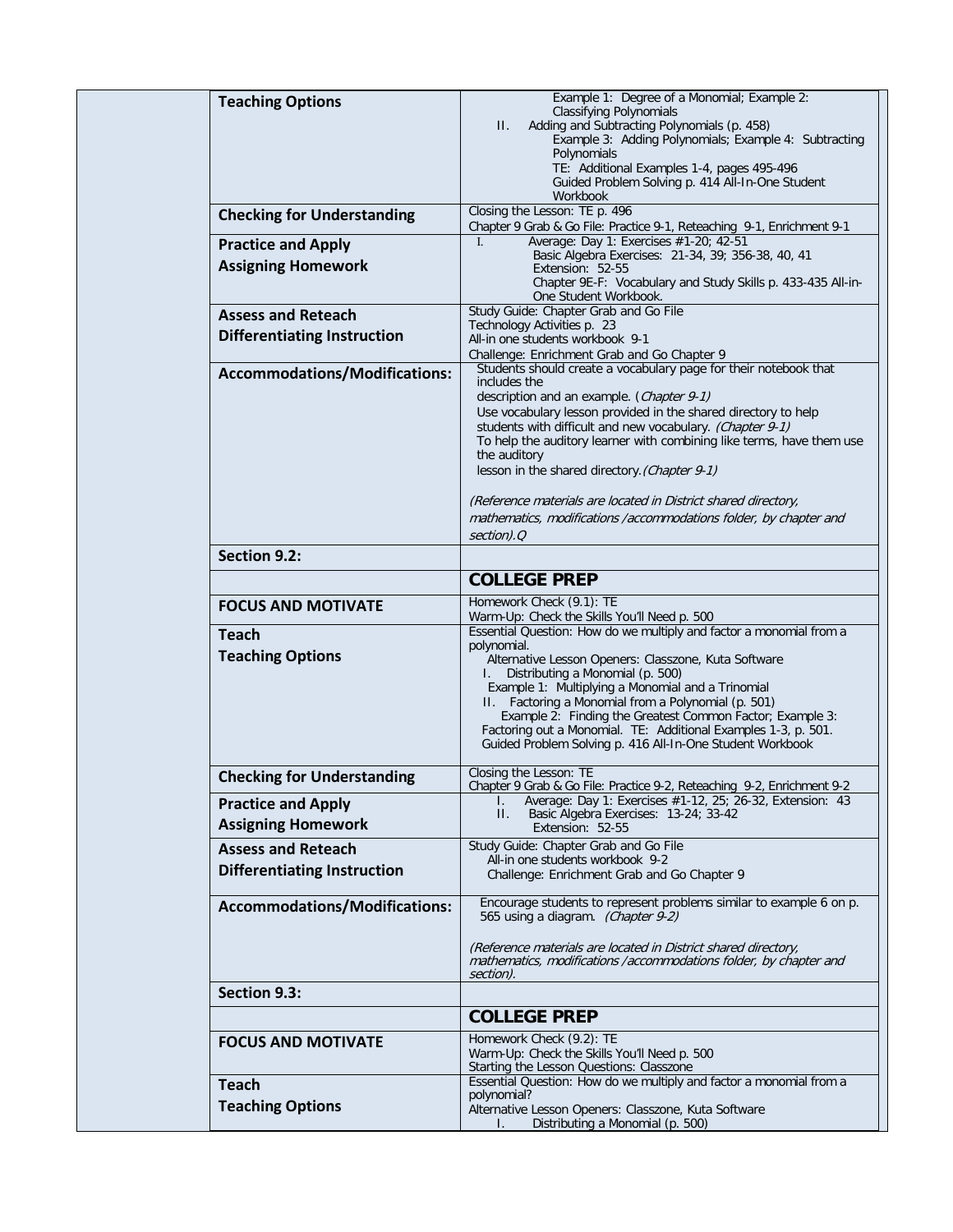|                                      | Example 1: Multiplying a Monomial and<br>Example 2: Finding the Greatest Common Factor;<br>Example 3: Factoring out a Monomial.<br>$\Pi$ .<br>Multiplying a Trinomial and a Binomial (p. 507)<br>Guided Problem Solving p. 418 All-In-One Student<br>Workbook |
|--------------------------------------|---------------------------------------------------------------------------------------------------------------------------------------------------------------------------------------------------------------------------------------------------------------|
| <b>Checking for Understanding</b>    | Closing the Lesson: TE<br>Chapter 9 Grab & Go File: Practice 9-3, Reteaching 9-3, Enrichment 9-3                                                                                                                                                              |
| <b>Practice and Apply</b>            | Average: Day 1: Exercises #1-21, 30-35, 42-46, Extension: 47-<br>I.                                                                                                                                                                                           |
| <b>Assigning Homework</b>            | 51<br>$\Pi$ .<br>Basic Algebra Exercises: 22-29, 36-41, Extension 52-58                                                                                                                                                                                       |
| <b>Assess and Reteach</b>            | Study Guide: Chapter Grab and Go File<br>All-in one students workbook 9-3                                                                                                                                                                                     |
| <b>Differentiating Instruction</b>   | Challenge: Enrichment Grab and Go Chapter 9                                                                                                                                                                                                                   |
| <b>Accommodations/Modifications:</b> | Use algebra tiles or tables to help students understand the sum and<br>difference patterns. (Chapter 9-3)                                                                                                                                                     |
|                                      | (Reference materials are located in District shared directory,<br>mathematics, modifications /accommodations folder, by chapter and<br>section).                                                                                                              |
| <b>Section 9.4:</b>                  |                                                                                                                                                                                                                                                               |
|                                      | <b>COLLEGE PREP</b>                                                                                                                                                                                                                                           |
| <b>FOCUS AND MOTIVATE</b>            | Homework Check (9.3): TE                                                                                                                                                                                                                                      |
|                                      | Warm-Up: Check the Skills You'll Need p. 500<br>Starting the Lesson Questions: Activity p. 512                                                                                                                                                                |
| <b>Teach</b>                         | Essential Question: How do we find the square of a binomial?<br>Alternative Lesson Openers: Classzone, Kuta Software                                                                                                                                          |
| <b>Teaching Options</b>              | Finding the square of a binomial (p. 512-514)<br>I.                                                                                                                                                                                                           |
|                                      | Example 1: Squaring a Binomial;<br>Example 2: Real-World Problem Solving                                                                                                                                                                                      |
|                                      | II. Difference of Squares (p. 514-515)                                                                                                                                                                                                                        |
|                                      | Ex. 4 & 5 Finding the Difference of Squares<br>TE: Additional Examples 1-5, p. 514                                                                                                                                                                            |
|                                      | Guided Problem Solving p. 420 All-In-One Student Workbook                                                                                                                                                                                                     |
| <b>Checking for Understanding</b>    | Closing the Lesson: TE                                                                                                                                                                                                                                        |
| <b>Practice and Apply</b>            | Chapter 9 Grab & Go File: Practice 9-4, Reteaching 9-4, Enrichment 9-4<br>Average: Day 1: Exercises #1-14, 26-27, 28-40, 42-43;<br>I.                                                                                                                         |
| <b>Assigning Homework</b>            | Extension 53-54<br>П.<br>Basic Algebra Exercises: 15-25; 41, 44-52; Extension: 55-57                                                                                                                                                                          |
| <b>Assess and Reteach</b>            | Study Guide: Chapter Grab and Go File<br>All-in one students workbook 9-4                                                                                                                                                                                     |
| <b>Differentiating Instruction</b>   | Challenge: Enrichment Grab and Go Chapter 9                                                                                                                                                                                                                   |
|                                      | Have students use Kinesthetic lesson in the shared directory that will                                                                                                                                                                                        |
| <b>Accommodations/Modifications:</b> | help students practice factoring. (Chapter 9-4)<br>Have each student write each term as a product of primes and then<br>identify which factors the numbers have in common. (Chapter 9-4)                                                                      |
|                                      | (Reference materials are located in District shared directory,<br>mathematics, modifications /accommodations folder, by                                                                                                                                       |
|                                      | chapter and section).                                                                                                                                                                                                                                         |
| Section 9.5:                         |                                                                                                                                                                                                                                                               |
|                                      | <b>COLLEGE PREP</b>                                                                                                                                                                                                                                           |
| <b>FOCUS AND MOTIVATE</b>            | Homework Check (9.4): TE<br>Warm-Up: Check the Skills You'll Need p. 519<br>Starting the Lesson Questions: Activity p. 512                                                                                                                                    |
| <b>Teach</b>                         | Essential Question: How do we factor trinomials?                                                                                                                                                                                                              |
| <b>Teaching Options</b>              | Alternative Lesson Openers: Classzone, Kuta Software<br>Factoring Trinomials $x^2$ + bx + c (p. 519-521)<br>L.                                                                                                                                                |
|                                      | Example 1-4: Factoring Trinomials                                                                                                                                                                                                                             |
|                                      | TE: Additional Examples 1-4, p. 520<br>Guided Problem Solving p. 422 All-In-One Student Workbook                                                                                                                                                              |
| <b>Checking for Understanding</b>    | Closing the Lesson: TE                                                                                                                                                                                                                                        |
| <b>Practice and Apply</b>            | Chapter 9 Grab & Go File: Practice 9-5, Reteaching 9-5, Enrichment 9-5<br>Average: Day 1: Exercises #1-42; Extension: 59-64<br>L.                                                                                                                             |
|                                      |                                                                                                                                                                                                                                                               |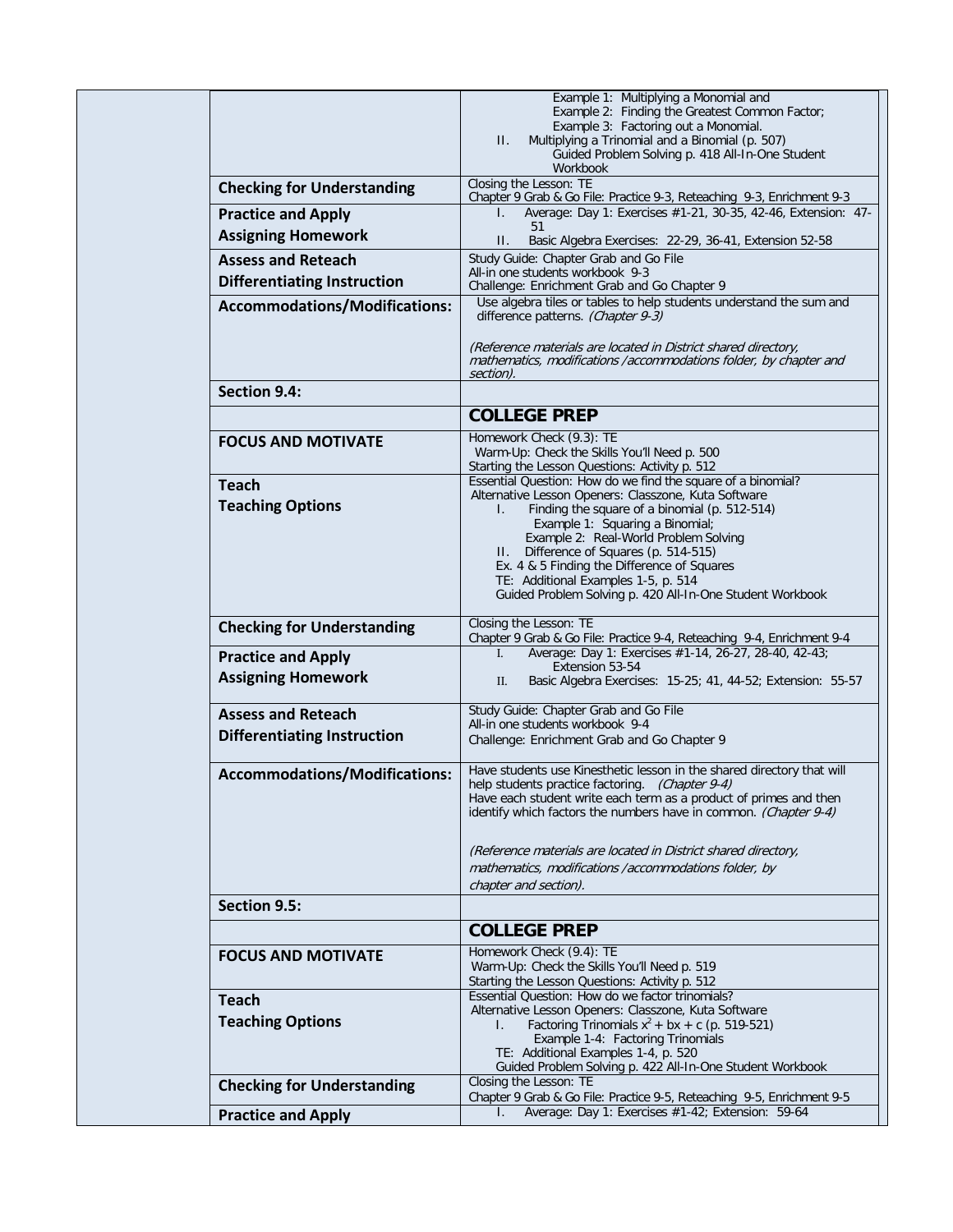| <b>Assigning Homework</b>                                       |                                                                                                                                                                                                                                                                                                                                                                                                                                                                                                                             |
|-----------------------------------------------------------------|-----------------------------------------------------------------------------------------------------------------------------------------------------------------------------------------------------------------------------------------------------------------------------------------------------------------------------------------------------------------------------------------------------------------------------------------------------------------------------------------------------------------------------|
| <b>Assess and Reteach</b>                                       | Study Guide: Chapter Grab and Go File<br>All-in one students workbook 9-5                                                                                                                                                                                                                                                                                                                                                                                                                                                   |
| <b>Differentiating Instruction</b>                              | Challenge: Enrichment Grab and Go Chapter 9                                                                                                                                                                                                                                                                                                                                                                                                                                                                                 |
| <b>Accommodations/Modifications:</b>                            | Make student create a sum and product tables so they can easily<br>identify the factors of the constant that have the appropriate sum.<br>(Chapter 9-5)<br>Use the grouping method from the very beginning of all factoring to<br>allow consistency in the process. Students will quickly realize they<br>do not need to group. This will make it much easier to move on to<br>Lesson 9-6. (Chapter 9-5)<br>(Reference materials are located in District shared directory,                                                  |
|                                                                 | mathematics, modifications /accommodations folder, by<br>chapter and section).                                                                                                                                                                                                                                                                                                                                                                                                                                              |
| Section 9.6:                                                    |                                                                                                                                                                                                                                                                                                                                                                                                                                                                                                                             |
|                                                                 | <b>COLLEGE PREP</b>                                                                                                                                                                                                                                                                                                                                                                                                                                                                                                         |
| <b>FOCUS AND MOTIVATE</b>                                       | Homework Check (9.5): TE<br>Warm-Up: Check the Skills You'll Need p. 524<br>Starting the Lesson Questions: classzone.com                                                                                                                                                                                                                                                                                                                                                                                                    |
| <b>Teach</b><br><b>Teaching Options</b>                         | Essential Question: How do we factor trinomials?<br>Alternative Lesson Openers: Classzone, Kuta Software<br>Factoring $ax^2 + bx + c$ ; Ex. 1-3<br>L.<br>TE: Additional Examples 1-3, p. 525<br>Guided Problem Solving p. 424 All-In-One Student Workbook                                                                                                                                                                                                                                                                   |
| <b>Checking for Understanding</b>                               | Closing the Lesson: TE<br>Chapter 9 Grab & Go File: Practice 9-5, Reteaching 9-6, Enrichment 9-6                                                                                                                                                                                                                                                                                                                                                                                                                            |
| <b>Practice and Apply</b><br><b>Assigning Homework</b>          | Average: Day 1: Exercises #1-30; 31-41; Extension: 42-47<br>L.                                                                                                                                                                                                                                                                                                                                                                                                                                                              |
| <b>Assess and Reteach</b><br><b>Differentiating Instruction</b> | Study Guide: Chapter Grab and Go File<br>All-in one students workbook 9-5<br>Challenge: Enrichment Grab and Go Chapter 9                                                                                                                                                                                                                                                                                                                                                                                                    |
| <b>Accommodations/Modifications:</b>                            | Reduce the changes for frustration by giving students a table with rows<br>that correspond to the number of possibilities for each problem.<br>(Chapter 9-6)<br>(Reference materials are located in District shared directory,<br>mathematics, modifications /accommodations folder, by<br>chapter and section).                                                                                                                                                                                                            |
| Section 9.7:                                                    |                                                                                                                                                                                                                                                                                                                                                                                                                                                                                                                             |
|                                                                 | <b>COLLEGE PREP</b>                                                                                                                                                                                                                                                                                                                                                                                                                                                                                                         |
| <b>FOCUS AND MOTIVATE</b>                                       | Homework Check (9.6): TE<br>Warm-Up: Check the Skills You'll Need p. 528<br>Activity p. 528<br>Starting the Lesson Questions: classzone.com                                                                                                                                                                                                                                                                                                                                                                                 |
| <b>Teach</b><br><b>Teaching Options</b>                         | Essential Question: How do we factor trinomials?<br>Alternative Lesson Openers: Classzone, Kuta Software<br>Perfect Square Trinomials (p. 528-529)<br>Examples: 1-2 Factoring a Perfect-Square Trinomial = or<br>$not = to 1$<br>Factoring the Difference of Squares<br>Н.<br>Examples: $3-5$ Factoring a difference of squares = or not<br>$=$ to 1; Factoring out a common factor<br>TE Additional Examples p. 530<br>Guided Problem Solving p. 426 All-In-One Student<br>Workbook<br>TE: Additional Examples 1-3, p. 525 |
| <b>Checking for Understanding</b>                               | Closing the Lesson: TE<br>Chapter 9 Grab & Go File: Practice 9-7, Reteaching 9-7, Enrichment 9-7                                                                                                                                                                                                                                                                                                                                                                                                                            |
| <b>Practice and Apply</b><br><b>Assigning Homework</b>          | Average: Day 1: Exercises #1-12; 37, 46-54.<br>I.<br>$\Pi$ .<br>Basic Algebra Exercises 13-36; 38-54, 55; Extension: 56-66                                                                                                                                                                                                                                                                                                                                                                                                  |
| <b>Assess and Reteach</b>                                       | Study Guide: Chapter Grab and Go File<br>All-in one students workbook 9-7                                                                                                                                                                                                                                                                                                                                                                                                                                                   |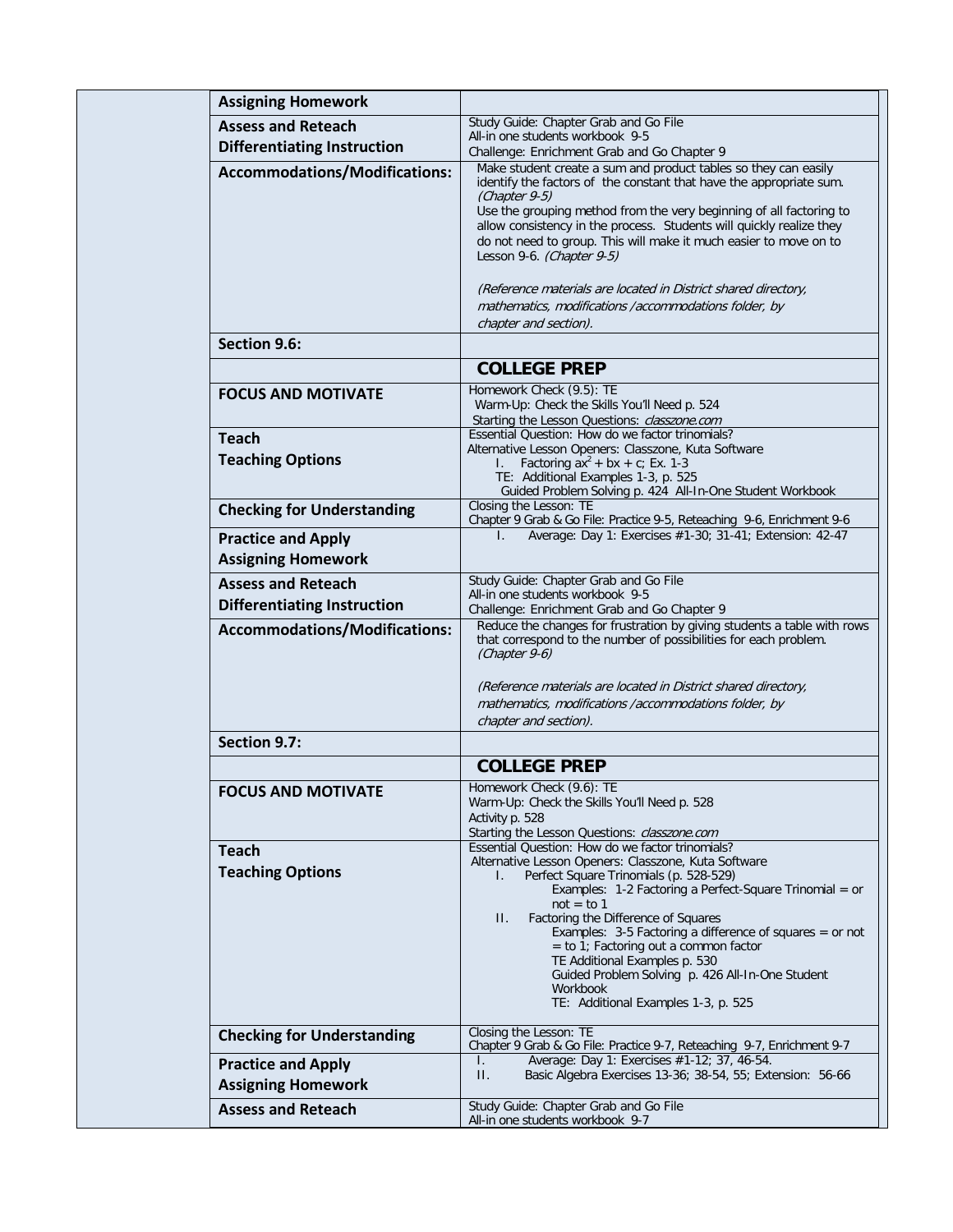| <b>Differentiating Instruction</b> | Challenge: Enrichment Grab and Go Chapter 9                                                                                                                                                                                  |
|------------------------------------|------------------------------------------------------------------------------------------------------------------------------------------------------------------------------------------------------------------------------|
|                                    | Make a poster to display on the wall the steps to factoring. (Chapter 9-<br>(Reference materials are located in District shared directory,<br>mathematics, modifications /accommodations folder, by<br>chapter and section). |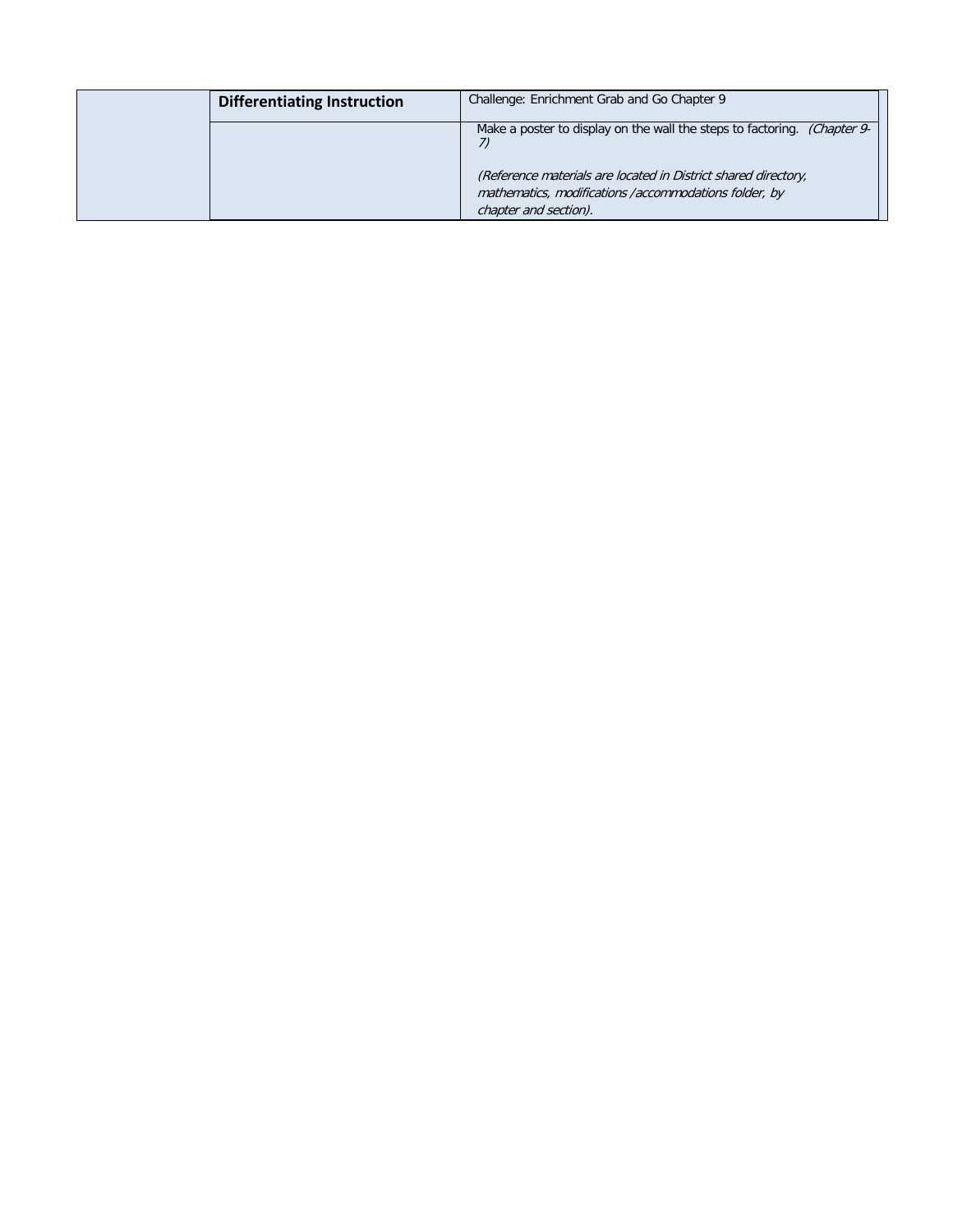# **PART IV: EVIDENCE OF LEARNING IDENTIFY THE METHODS BY WHICH STUDENTS WILL DEMONSTRATE THEIR UNDERSTANDING OF CONTENT AND THEIR ABILITY TO APPLY SKILLS. IDENTIFY BLOOM'S LEVELS.**



# **Formative Assessments:**

**The effectiveness of the instructional program will be based on teacher observations, students doing quality of work together, questioning strategies, self and peer assessment, student record-keeping, quizzes, essays, Quizzes, tests, homework, class discussion, individual conferences, journal writing, performance tasks, diagnostic tests, homework, and projects**

**Accommodations/Modifications:**

**Use manipulatives to build patterns or represent symbols. Provide Graphic organizers to use in solving problems. Provide guided notes/handouts.**

**Break problems into smaller pieces.**

**Have students keep and turn in a notebook. Allow students to use calculator.**

**Review needed skills prior to the lesson.**

**Provide checklists for solving problems.**

*(Reference materials are located in District shared directory, mathematics, modifications/accommodations folder, by chapter and section).*

### **Summative Assessments:**

**Periodic benchmark tests, chapter tests, state assessments, PSATs, End of Course tests, and SATs**

**Accommodations/Modifications:**

**Provide checklists for solving problems.**

**Allow students to use calculator.**

**Provide students with a resource page that has number lines drawn and pre-marked for the scale.**

**Break problems and test sections into smaller pieces** 

**Performance Assessments:**

**Projects, display of student work, and electronic portfolios**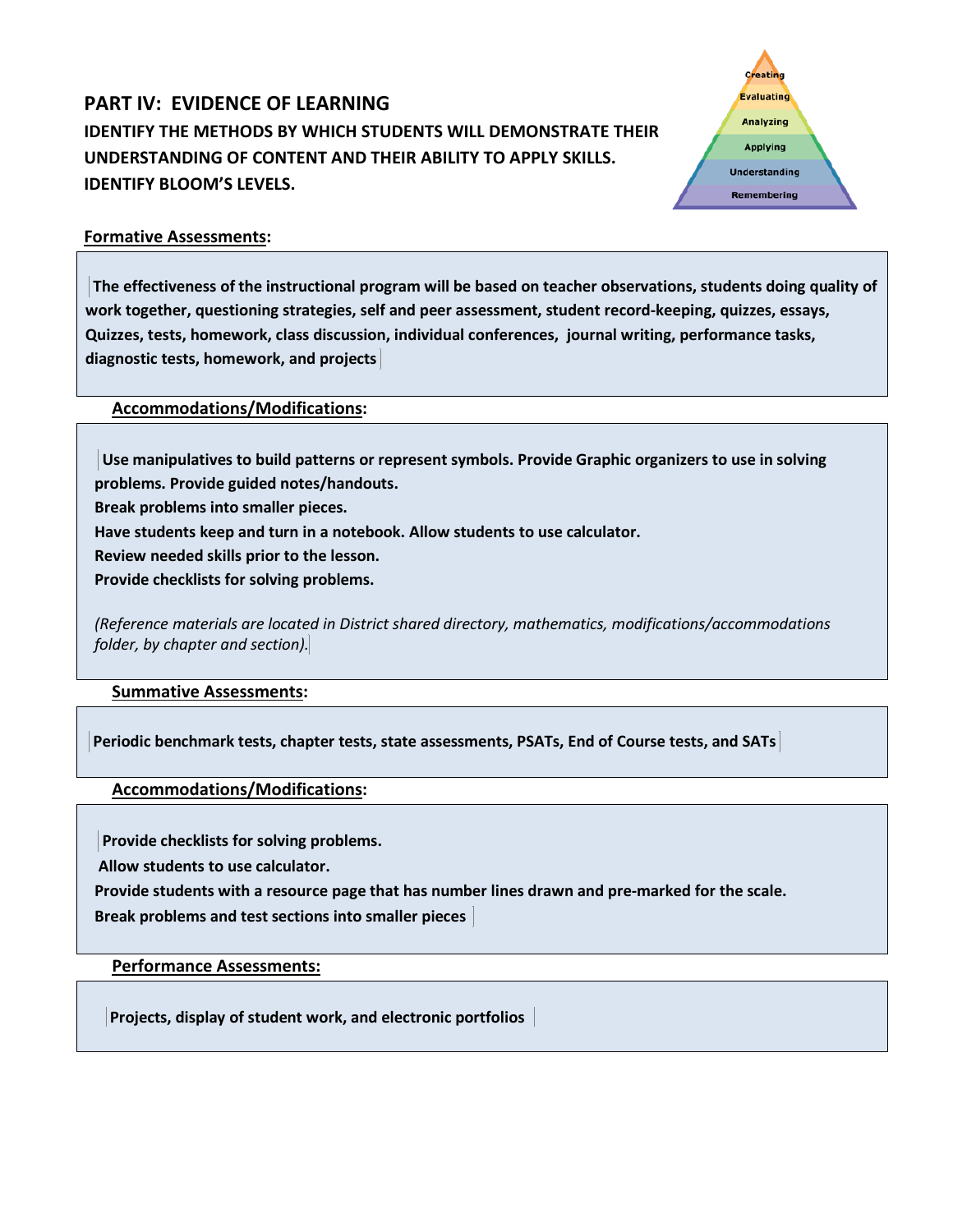**Allow students extra time to complete projects. Provide students with an example of project for reference. Make a clear rubric for students to understand exactly what is expected.**

*(Reference materials are located in District shared directory, mathematics, modifications/accommodations folder, by chapter and section).*

# **PART I: UNIT RATIONALE**

| <b>Course/Unit Title:</b><br>Algebra 1/Quadratic<br>Equations and<br><b>Functions</b><br>Grade Level(s):<br>$9-12$ | <b>Unit Summary:</b><br>In this unit you will graph quadratic functions and solve quadratic<br>equations. By the end of the unit, you will be able to compare linear,<br>exponential, and quadratic models. |
|--------------------------------------------------------------------------------------------------------------------|-------------------------------------------------------------------------------------------------------------------------------------------------------------------------------------------------------------|
| <b>Essential Question(s):</b>                                                                                      | <b>Enduring Understanding(s):</b>                                                                                                                                                                           |
| How do I graph a quadratic                                                                                         | Students will be able to:                                                                                                                                                                                   |
| function?                                                                                                          | Graph simple quadratic functions $y = ax^2 + c$                                                                                                                                                             |
|                                                                                                                    | Graph general quadratic functions $y = ax^2 + bx + c$<br>$\bullet$                                                                                                                                          |
| How do I solve a quadratic                                                                                         | Solve Quadratic equations by graphing<br>$\bullet$                                                                                                                                                          |
| equation?                                                                                                          | Solve Quadratic equations by finding square roots<br>$\bullet$                                                                                                                                              |
|                                                                                                                    | Solve Quadratic equations by completing the square<br>$\bullet$                                                                                                                                             |
| How do I determine if the                                                                                          | Solve Quadratic equations using the quadratic formula                                                                                                                                                       |
| model represents a linear,                                                                                         | Compare Linear, Exponential, and Quadratic models<br>$\bullet$                                                                                                                                              |
| exponential, or quadratic                                                                                          |                                                                                                                                                                                                             |
| function?                                                                                                          |                                                                                                                                                                                                             |

### **WHY ARE STUDENTS LEARNING THIS CONTENT AND THESE SKILLS?**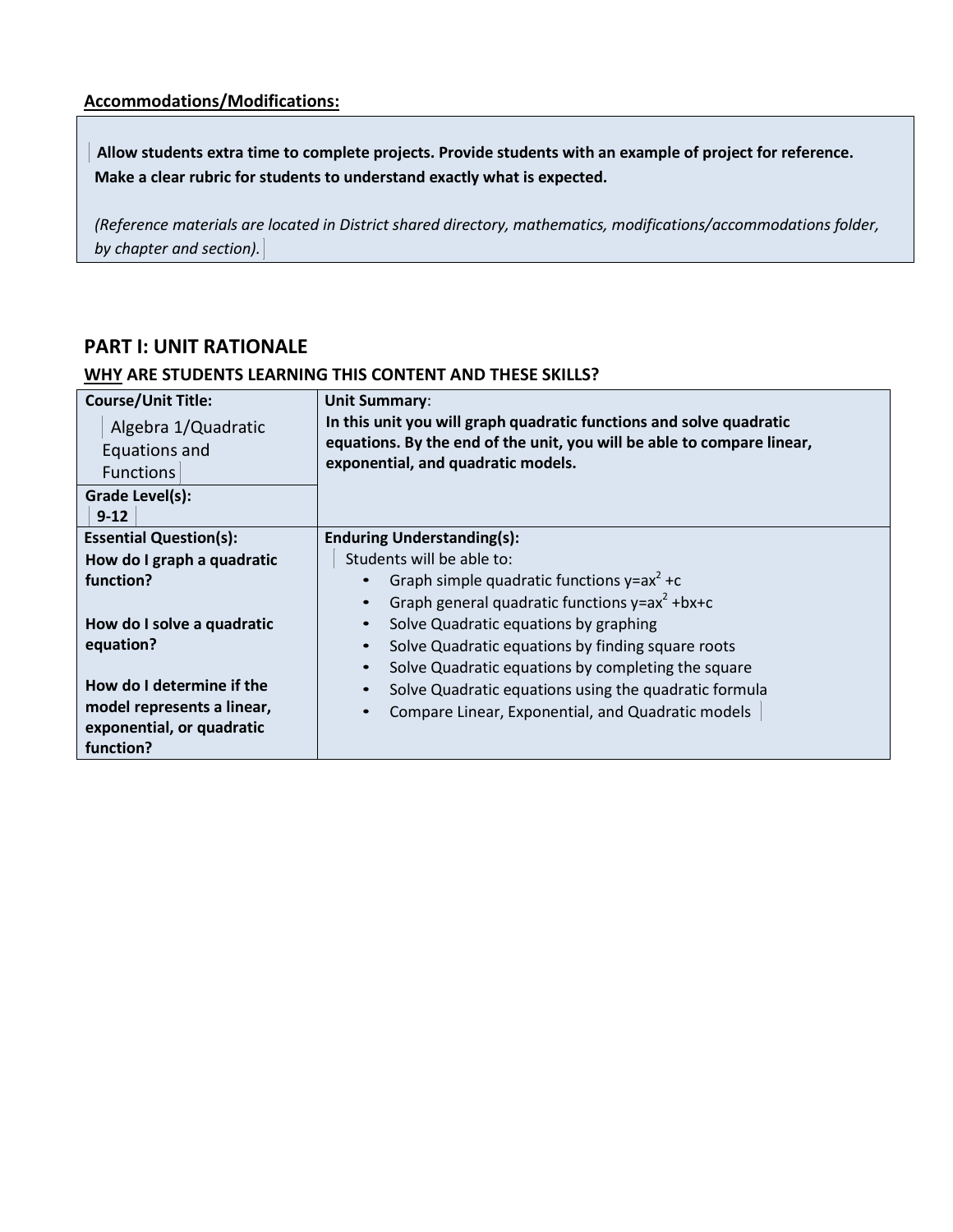# **PART II: INSTRUCTIONAL STRATEGIES AND RESOURCES DESCRIBE THE LEARNING TARGETS.**

# **After each target, identify the NJCCCS or Common Core Standards that are applicable**

| <b>Learning Target</b>                                                                                                                                                                                       | <b>NJCCCS or CCS</b>    |
|--------------------------------------------------------------------------------------------------------------------------------------------------------------------------------------------------------------|-------------------------|
| <b>Graph Quadratic Functions</b><br>1.                                                                                                                                                                       | MA.9-12.HSF-<br>1.      |
| [Standard] - Graph linear and quadratic functions and show intercepts, maxima,                                                                                                                               | IF.7; MA.9-12.HSF-      |
| and minima.                                                                                                                                                                                                  | IF.7.a                  |
| [Standard] - Graph functions expressed symbolically and show key features of                                                                                                                                 |                         |
| the graph, by hand in simple cases and using technology for more complicated                                                                                                                                 |                         |
| cases.                                                                                                                                                                                                       | 2. MA.12.HSA-           |
|                                                                                                                                                                                                              | <b>REI.4.b</b>          |
| 2. Solve Quadratic Equations [Standard] -Solve quadratic equations by inspection                                                                                                                             |                         |
| (e.g., for $x^2$ = 49), taking square roots, completing the square, the quadratic formula                                                                                                                    | 3. $MA.9-12.HSF-LE.1,3$ |
| and factoring, as appropriate to                                                                                                                                                                             |                         |
| the initial form of the equation.                                                                                                                                                                            |                         |
|                                                                                                                                                                                                              |                         |
| 3. Compare Linear, Exponential, and Quadratic Models                                                                                                                                                         |                         |
| [Standard] - Distinguish between situations that can be modeled with linear                                                                                                                                  |                         |
| functions and with exponential functions.                                                                                                                                                                    |                         |
| [Standard] - Observe using graphs and tables that a quantity increasing exponentially<br>eventually exceeds a quantity increasing linearly, quadratic ally, or (more generally)<br>as a polynomial function. |                         |
|                                                                                                                                                                                                              |                         |

# **Inter-Disciplinary Connections:**

**Real-World problem solving examples:**

**Find the effectiveness of Solar Energy (p 631),Find the low point of a suspension bridge cable (p 637), Find how long a shot-put ball has been in air (p 646), Find the amount of time a ball is in the air being dropped from a blimp (p 654), Find the width of the border when painting (p 664), Figure out when a film was produced (p 672), Find the height of a water arc (p 680), Figure out the speed of a cyclist (p 687).**

**Inter-Disciplinary problem solving examples:**

**Astronomy (p 633), Spiders (p 639), Soccer (p 648), Internet Usage (p 657), Landscaping (p 667), Advertising (p 675), Biology (p 682), Lizards (p 689).**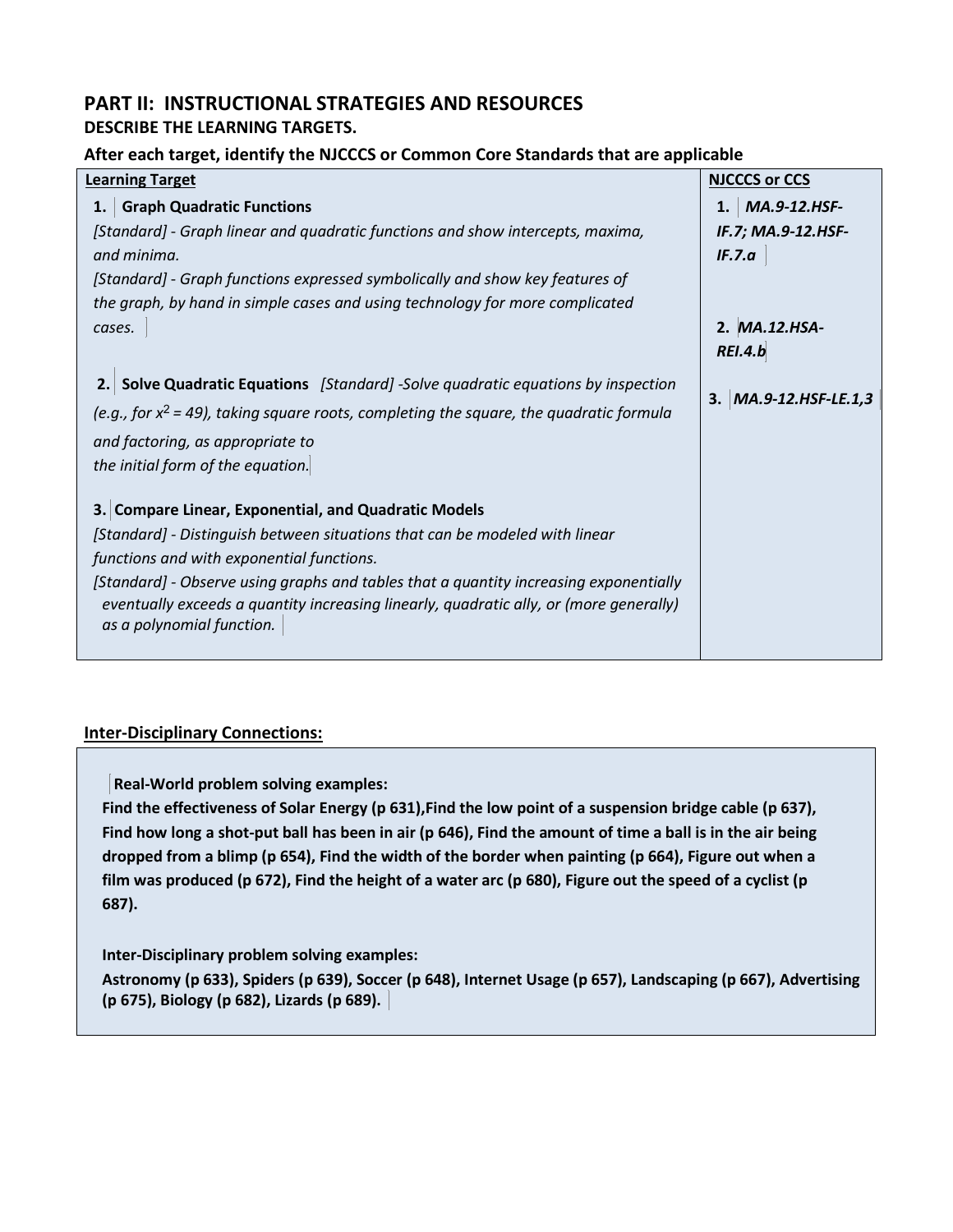**Prentice Hall Mathematics Algebra 1 2007, by Pearson Education, Inc.** 

# **Students will write:**

 **Writing/Open Ended questions:**

**Explain how you can tell if a quadratic graph opens up or down (p 551), Compare two graphs (p 552), Explain why the equation is quadratic or not (p 557), Describe two methods of solving ax^2 + c = 0 (p 551- 552), Explain why it's a perfect square trinomial (p 580), Explain what methods you use to solve an equation (p 588), Describe how you can tell what kind of function it is (p 597.)** 

# **PART III: TRANSFER OF KNOWLEDGE AND SKILLS**

**DESCRIBE THE LEARNING EXPERIENCE.**

**How will students uncover content and build skills.** 

**Students will uncover and build skills through various classroom activities. Investigating algebra activities, modeling examples, using real-life application, using note-taking strategies, and using SMARTBoard technologies will all be explored. Other learning experiences could include alternative lesson openers, math and history applications, problem solving workshops, interdisciplinary applications and extra examples of problem solving.**

**Suggested warm-up activities, instructional strategies/activities, and assignments:** 

| Section 10.1:                                          |                                                                                                                                                                                                                                                                                                                                                                                                                                                                   |
|--------------------------------------------------------|-------------------------------------------------------------------------------------------------------------------------------------------------------------------------------------------------------------------------------------------------------------------------------------------------------------------------------------------------------------------------------------------------------------------------------------------------------------------|
|                                                        | <b>COLLEGE PREP</b>                                                                                                                                                                                                                                                                                                                                                                                                                                               |
| <b>FOCUS AND MOTIVATE</b>                              | Warm up: Check Skills You'll Need (p. 550)<br>Starting the Lesson Activity: Plotting Quadratic Curves (p 550)<br>Vocabulary Introduction: quadratic function, standard from of a quadratic<br>function, quadratic parent function, parabola, axis of symmetry, vertex,<br>minimum, maximum                                                                                                                                                                        |
| <b>Teach</b><br><b>Teaching Options</b>                | Essential Question: How do you graph a quadratic function?<br>Alternative Lesson Openers: Classzone, Kuta Software<br>Graphing $y = ax^2$ (p. 550-552)<br>$\mathbf{L}$<br>Example 1: Identifying a Vertex<br>Example 2: Graphing $y = ax^2$<br>Example 3: Comparing Widths of Parabolas<br>Graphing $y = ax^2 + c$ (p. 552-553)<br>II.<br>Example 4: Graphing $y = ax^2 + c$<br>Example: 5 Real World Problem Solving<br>TE: Additional Examples 1-5 (p. 551-552) |
| <b>Checking for Understanding</b>                      | Closing the Lesson: TE (p. 552)<br>Quick Check Exercises (p 550-553)<br>Chapter 10 Grab and Go File, Re-teaching 10-1, Enrichment 10-1                                                                                                                                                                                                                                                                                                                            |
| <b>Practice and Apply</b><br><b>Assigning Homework</b> | Average: Day 1: p. 553 - Exs. 1–13; 27-20, 34-37, 40-43, 45; Extension 48<br>Day 2: p 554-555 - Exs. 14-20, 38; 21-26, 31-33, 39, 40; Extension 46-47, 49<br>All- in-One Student Workbook: Chapter 10 - Practice 10-1 (p 437); Guided<br>Problem Solving (p. 438)                                                                                                                                                                                                 |
| <b>Assess and Reteach</b>                              | Study Guide: Grab and Go File                                                                                                                                                                                                                                                                                                                                                                                                                                     |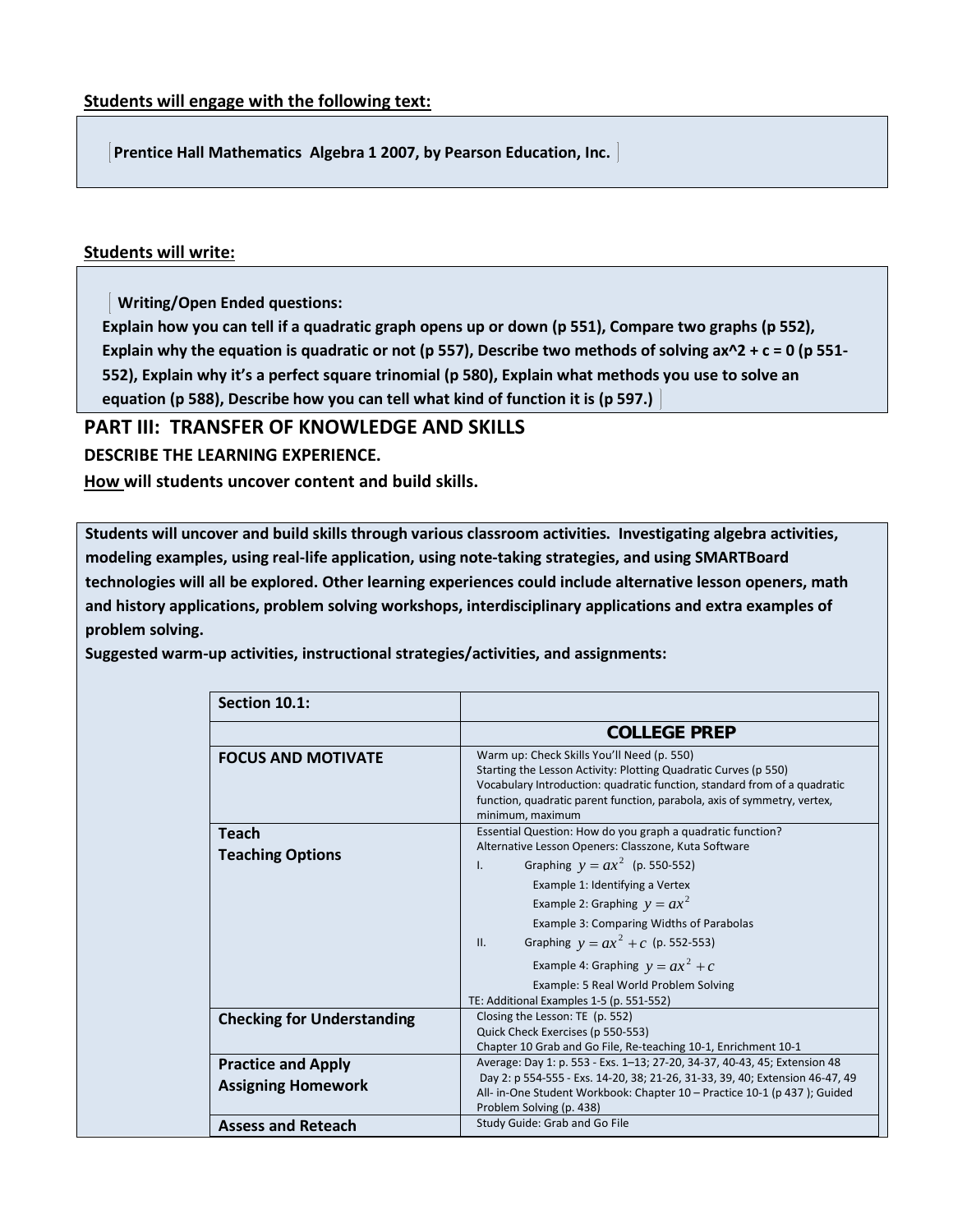| <b>Differentiating Instruction</b>   | Technology Activities: Classzone.com<br>All-in-One Student Workbook 10-1; Vocabulary Graphic Organizer (p.453)<br>Challenge: Enrichment - Grab and Go Chapter 10                                  |
|--------------------------------------|---------------------------------------------------------------------------------------------------------------------------------------------------------------------------------------------------|
| <b>Accommodations/Modifications:</b> | Review new vocabulary words associated with a quadratic function. Make a<br>large poster to display in class. (Chapter 10-1)<br>All-in-One Student Workbook: Daily note taking guide (p. 175-177) |
|                                      | (Reference materials are located in District shared directory, mathematics,<br>modifications/accommodations folder, by chapter and section).                                                      |
| Section 10.2:                        |                                                                                                                                                                                                   |
|                                      | <b>COLLEGE PREP</b>                                                                                                                                                                               |
| <b>FOCUS AND MOTIVATE</b>            | Warm up: Check Skills You'll Need (p. 557)                                                                                                                                                        |
|                                      | Homework Check: 10.1 TE<br>Starting the Lesson Activity: Graphing $y = ax^2 + bx + c$ (p 557)                                                                                                     |
|                                      | Essential Question: How do you graph a quadratic function?                                                                                                                                        |
| <b>Teach</b>                         | Alternative Lesson Openers: Classzone, Kuta Software                                                                                                                                              |
| <b>Teaching Options</b>              | Graphing $y = ax^2 + bx + c$ (p. 557-559)<br>$\mathsf{L}$                                                                                                                                         |
|                                      | Example 1: Graphing $y = ax^2 + bx + c$                                                                                                                                                           |
|                                      | Example 2: Real-World Problem Solving                                                                                                                                                             |
|                                      | Graphing Quadratic Inequalities (p. 559)<br>Ш.                                                                                                                                                    |
|                                      | TE: Additional Examples (p. 559)<br>Activity Lab: Hands-On: Collecting Quadratic Data (p. 564)                                                                                                    |
| <b>Checking for Understanding</b>    | Closing the Lesson: TE (p. 559)                                                                                                                                                                   |
|                                      | Quick Check Exercises (p 557-559)                                                                                                                                                                 |
|                                      | Chapter 10 Grab and Go File, Re-teaching 10-2, Enrichment 10-2<br>Average: Day 1: Exs. - 1-16, 35; 23-34, 40-42, Extention 44:                                                                    |
| <b>Practice and Apply</b>            | Day 2: Exs - 17-22, 36; 37-39; Extension 43,45                                                                                                                                                    |
| <b>Assigning Homework</b>            | All- in-One Student Workbook: Chapter 10 - Practice 10-2 (p 439); Guided                                                                                                                          |
|                                      | Problem Solving (p. 440)<br>Study Guide: Grab and Go File                                                                                                                                         |
| <b>Assess and Reteach</b>            | Technology Activities: Classzone.com                                                                                                                                                              |
| <b>Differentiating Instruction</b>   | All-in-One Student Workbook 10-2                                                                                                                                                                  |
|                                      | Challenge: Enrichment – Grab and Go Chapter 10<br>Test prep: Exercises 46-49                                                                                                                      |
|                                      | Mixed Review: Exercises 50-55                                                                                                                                                                     |
|                                      | TE: Lesson Quiz 10-2                                                                                                                                                                              |
| <b>Accommodations/Modifications:</b> | Provide students with a table to help record their information.<br>$(Chapter 10-2)$                                                                                                               |
|                                      | All-in-One Student Workbook: Daily note taking guide (p. 178-179)                                                                                                                                 |
|                                      | (Reference materials are located in District shared directory, mathematics,<br>modifications/accommodations folder, by chapter and section).                                                      |
| Section 10.3:                        |                                                                                                                                                                                                   |
|                                      | <b>COLLEGE PREP</b>                                                                                                                                                                               |
| <b>FOCUS AND MOTIVATE</b>            | Warm-up: Check the Skills You'll Need (p. 565)                                                                                                                                                    |
|                                      | Homework Check (10.2): TE<br>Starting the Lesson: Solving Quadratic Equations by Graphing (p.565)                                                                                                 |
|                                      | Vocabulary Introduction: quadratic equation, standard form of a quadratic                                                                                                                         |
|                                      | equation, roots of an equation, zeros of a function                                                                                                                                               |
| <b>Teach</b>                         | Essential Question: How do you solve a quadratic equation?<br>Alternative Lesson Openers: Classzone, Kuta Software                                                                                |
| <b>Teaching Options</b>              | Solve Quadratic Equations by Graphing (p. 565-566)<br>Ι.                                                                                                                                          |
|                                      | Example 1: Solving by Graphing                                                                                                                                                                    |
|                                      | Example 2: Using Square Roots<br>Example 3: Real-World Problem Solving                                                                                                                            |
|                                      | TE: Additional Examples 1-3 (p. 566)                                                                                                                                                              |
| <b>Checking for Understanding</b>    | Closing the Lesson: TE (p. 566)                                                                                                                                                                   |
|                                      | Quick Check Exercises (p 566-567)<br>Chapter 10 Grab and Go File, Re-teaching 10-3, Enrichment 10-3                                                                                               |
| <b>Practice and Apply</b>            | Average: Day 1: Exs. - 1-9, 36-38, 40                                                                                                                                                             |
| <b>Assigning Homework</b>            | Day 2: Exs - 10-21, 22-35, 39, 41-42 Extension 43-45                                                                                                                                              |
|                                      | All- in-One Student Workbook: Chapter 10 - Practice 10-3 (p 441);<br>Guided Problem Solving (p. 442)                                                                                              |
| <b>Assess and Reteach</b>            | Study Guide: Grab and Go File                                                                                                                                                                     |
|                                      |                                                                                                                                                                                                   |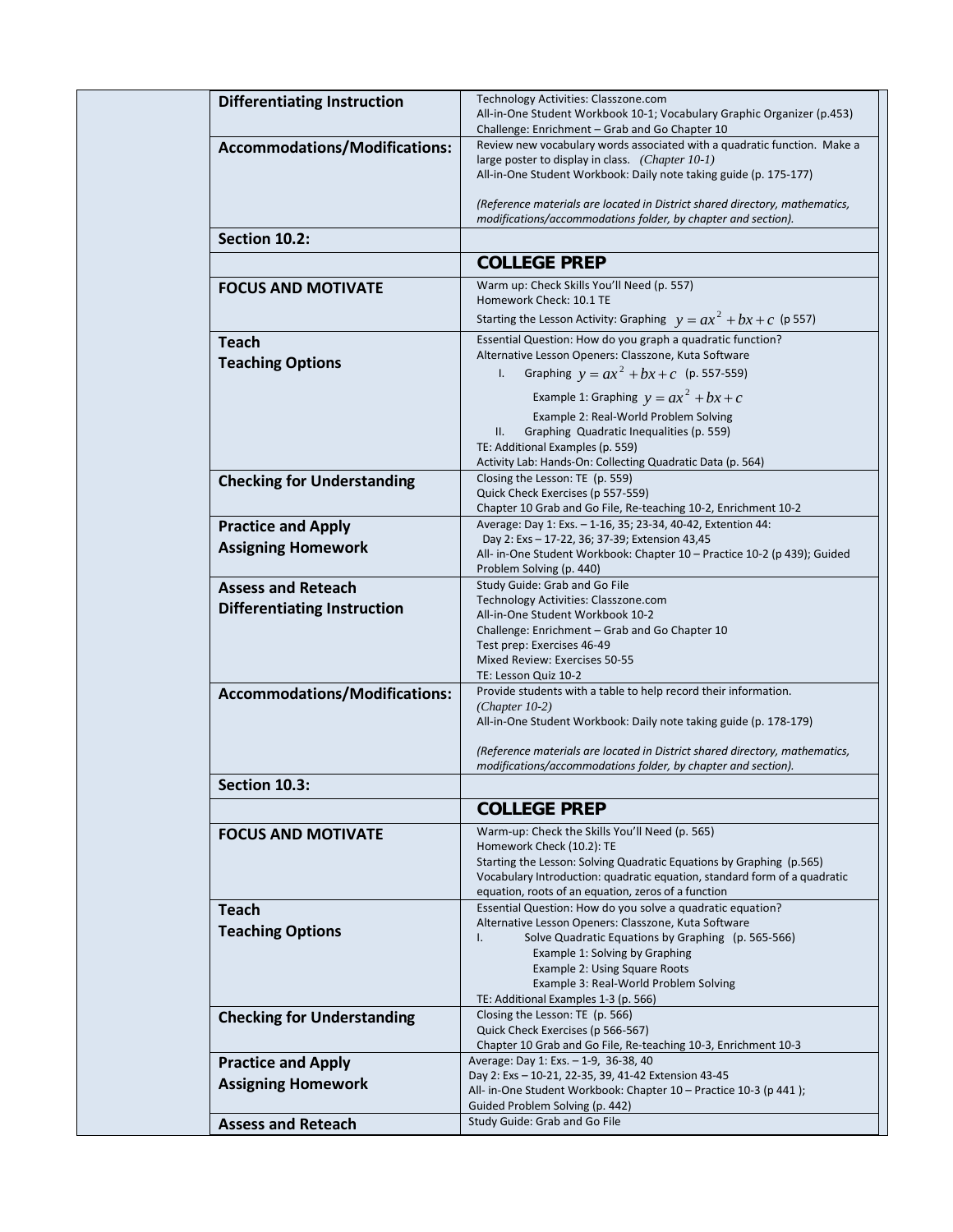|                                      | Technology Activities: Classzone.com                                                                                               |
|--------------------------------------|------------------------------------------------------------------------------------------------------------------------------------|
| <b>Differentiating Instruction</b>   | All-in-One Student Workbook 10-3                                                                                                   |
|                                      | Challenge: Enrichment - Grab and Go Chapter 10                                                                                     |
|                                      | Test prep: Exercises 46-50                                                                                                         |
|                                      | Mixed Review: Exercises 51-68                                                                                                      |
|                                      | Checkpoint Quiz 1                                                                                                                  |
|                                      | TE: Lesson Quiz 10-3                                                                                                               |
| <b>Accommodations/Modifications:</b> | Provide coordinate grids that are larger than normal for students.                                                                 |
|                                      | $(Chapter 10-3)$                                                                                                                   |
|                                      | All-in-One Student Workbook: Daily note taking guide (p. 180-181)                                                                  |
|                                      |                                                                                                                                    |
|                                      | (Reference materials are located in District shared directory, mathematics,                                                        |
|                                      | modifications/accommodations folder, by chapter and section).                                                                      |
| Section 10.4:                        |                                                                                                                                    |
|                                      |                                                                                                                                    |
|                                      | <b>COLLEGE PREP</b>                                                                                                                |
| <b>FOCUS AND MOTIVATE</b>            | Warm-up: Check the Skills You'll Need (p. 572)                                                                                     |
|                                      | Homework Check (10.3): TE                                                                                                          |
|                                      | Starting the Lesson: Activity Lab - Finding Roots (p.571)                                                                          |
|                                      | Vocabulary Introduction: zero-product property                                                                                     |
| <b>Teach</b>                         | Essential Question: How do you solve a quadratic equation by factoring?                                                            |
| <b>Teaching Options</b>              | Alternative Lesson Openers: Classzone, Kuta Software                                                                               |
|                                      | Solve Quadratic Equations (p. 572-573)<br>$\mathsf{L}$                                                                             |
|                                      | Example 1: Using the Zero Product Property                                                                                         |
|                                      | Example 2: Solving by Factoring                                                                                                    |
|                                      | Example 3: Solving by Factoring                                                                                                    |
|                                      | Example 4: Real-World Problem Solving                                                                                              |
|                                      | TE: Additional Examples 1-4 (p. 573)                                                                                               |
| <b>Checking for Understanding</b>    | Closing the Lesson: TE (p. 573)                                                                                                    |
|                                      | Quick Check Exercises (p 572-573)                                                                                                  |
|                                      | Chapter 10 Grab and Go File, Re-teaching 10-4, Enrichment 10-4                                                                     |
| <b>Practice and Apply</b>            | Average: Day 1: Exs. - 1-25; 26-43; Extension: 44-47<br>All- in-One Student Workbook: Chapter 10 - Practice 10-4 (p 443); Guided   |
| <b>Assigning Homework</b>            | Problem Solving (p. 444)                                                                                                           |
|                                      | Study Guide: Grab and Go File                                                                                                      |
| <b>Assess and Reteach</b>            | Technology Activities: Classzone.com                                                                                               |
| <b>Differentiating Instruction</b>   | All-in-One Student Workbook 10-4                                                                                                   |
|                                      | Challenge: Enrichment - Grab and Go Chapter 10                                                                                     |
|                                      | Extension: Systems of Linear and Quadratic Equations (p. 577)                                                                      |
|                                      | Test prep: Exercises 48-53                                                                                                         |
|                                      | Mixed Review: Exercises 54-61                                                                                                      |
|                                      | TE: Lesson Quiz 10-4                                                                                                               |
| <b>Accommodations/Modifications:</b> | All-in-One Student Workbook: Daily note taking guide (p. 182-183)                                                                  |
|                                      |                                                                                                                                    |
|                                      | (Reference materials are located in District shared directory, mathematics,                                                        |
|                                      | modifications/accommodations folder, by chapter and section).                                                                      |
| Section 10.5:                        |                                                                                                                                    |
|                                      | <b>COLLEGE PREP</b>                                                                                                                |
|                                      | Warm-up: Check the Skills You'll Need (p. 579)                                                                                     |
| <b>FOCUS AND MOTIVATE</b>            | Homework Check (10.4): TE                                                                                                          |
|                                      | Starting the Lesson: Concept Mapping: Chapter 10 - Quadratic Relationships                                                         |
|                                      | (p. 578)                                                                                                                           |
|                                      | Vocabulary Introduction: completing the square                                                                                     |
| <b>Teach</b>                         | Essential Question: How do you solve a quadratic equation by completing                                                            |
|                                      | the square?                                                                                                                        |
| <b>Teaching Options</b>              | Alternative Lesson Openers: Classzone, Kuta Software                                                                               |
|                                      | Solve by Completing the Square (p. 579-581)<br>$\mathsf{L}$                                                                        |
|                                      | Example 1: Finding n to Complete the Square                                                                                        |
|                                      | Example 2: Solving $x^2 + bx = c$                                                                                                  |
|                                      |                                                                                                                                    |
|                                      | Example 3: Solving $x^2 + bx + c = 0$                                                                                              |
|                                      | Example 4: Real-World Problem Solving                                                                                              |
|                                      | TE: Additional Examples 1-4 (p. 580-581)                                                                                           |
| <b>Checking for Understanding</b>    | Closing the Lesson: TE (p. 581)                                                                                                    |
|                                      | Quick Check Exercises (p 579-581)                                                                                                  |
|                                      |                                                                                                                                    |
| <b>Practice and Apply</b>            | Chapter 10 Grab and Go File, Re-teaching 10-5, Enrichment 10-5<br>Average: Day 1: Exs. - 1-34, 36, 37; 35, 38-41; Extension: 42-44 |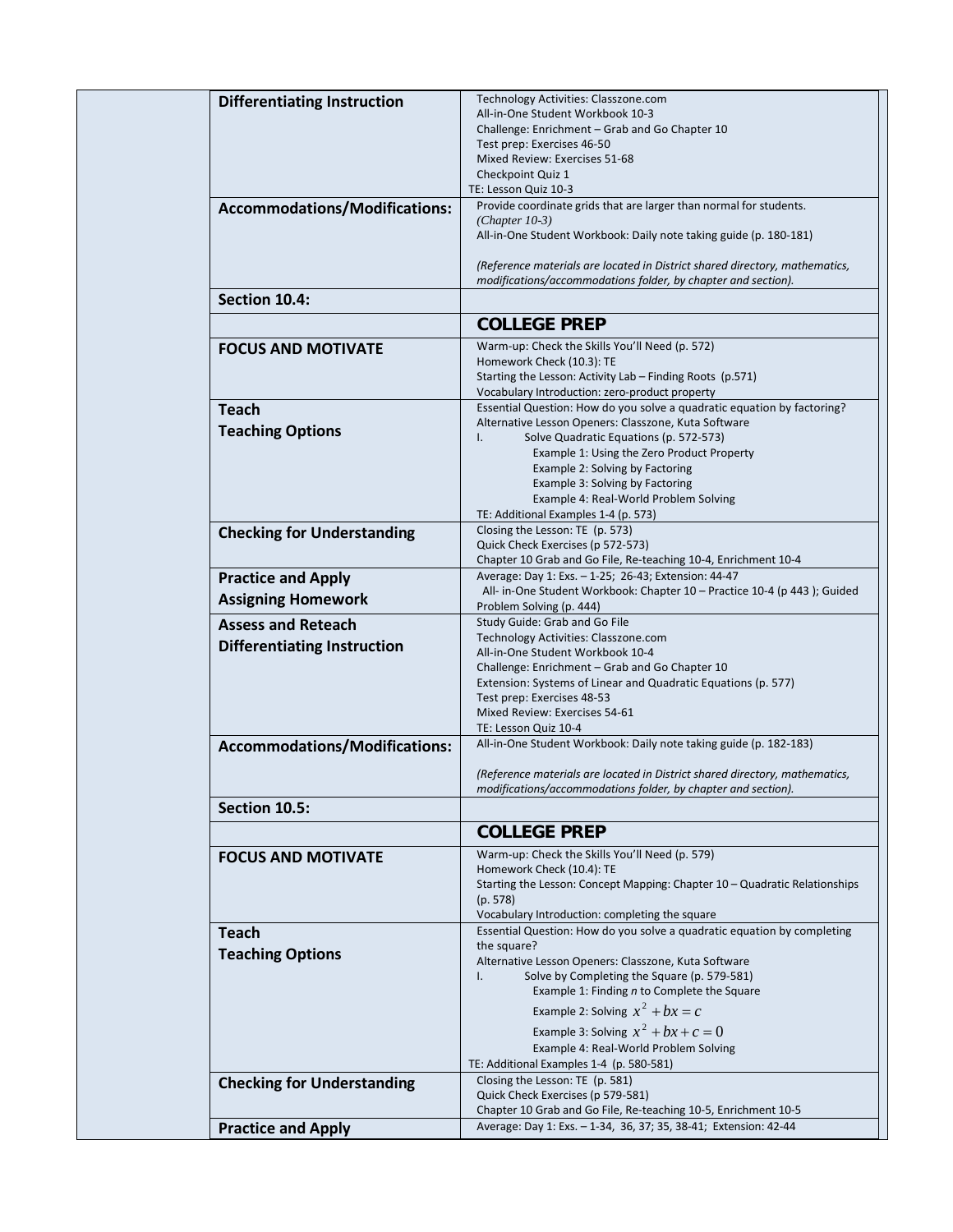| <b>Assigning Homework</b>            | All- in-One Student Workbook: Chapter 10 – Practice 10-5 (p 445); Guided                                                                           |
|--------------------------------------|----------------------------------------------------------------------------------------------------------------------------------------------------|
|                                      | Problem Solving (p. 446)                                                                                                                           |
| <b>Assess and Reteach</b>            | Study Guide: Grab and Go File                                                                                                                      |
| <b>Differentiating Instruction</b>   | Technology Activities: Classzone.com<br>All-in-One Student Workbook 10-5                                                                           |
|                                      | • Vocabulary Check (p.457)                                                                                                                         |
|                                      | Challenge: Enrichment - Grab and Go Chapter 10                                                                                                     |
|                                      | Test prep: Exercises 45-49                                                                                                                         |
|                                      | Mixed Review: Exercises 50-70                                                                                                                      |
|                                      | TE: Lesson Quiz 10-5                                                                                                                               |
| <b>Accommodations/Modifications:</b> | A visual model will help students remember how to complete the square.                                                                             |
|                                      | $(Chapter 10-5)$<br>All-in-One Student Workbook: Daily note taking guide (p. 184-185)                                                              |
|                                      |                                                                                                                                                    |
|                                      | (Reference materials are located in District shared directory, mathematics,                                                                        |
|                                      | modifications/accommodations folder, by chapter and section).                                                                                      |
| Section 10.6:                        |                                                                                                                                                    |
|                                      | <b>COLLEGE PREP</b>                                                                                                                                |
|                                      |                                                                                                                                                    |
| <b>FOCUS AND MOTIVATE</b>            | Warm-up: Check the Skills You'll Need (p. 585)<br>Homework Check (10.5): TE                                                                        |
|                                      | Starting the Lesson: Classzone.com; Use internet for Quadratic Formula Songs                                                                       |
|                                      | Vocabulary Introduction: quadratic formula                                                                                                         |
| <b>Teach</b>                         | Essential Question: How do you use the Quadratic Formula? What is the best                                                                         |
|                                      | method to choose when solving a Quadratic Equation?                                                                                                |
| <b>Teaching Options</b>              | Alternative Lesson Openers: Classzone, Kuta Software                                                                                               |
|                                      | $\mathsf{L}$<br>Use the Quadratic Formula (p. 585-587)                                                                                             |
|                                      | Example 1: Using the Quadratic Formula                                                                                                             |
|                                      | Example 2: Finding Approximate Solutions<br>Example 3: Real-World Problem Solving                                                                  |
|                                      | ΙΙ.<br>Choosing an Appropriate Method (p. 587-588)                                                                                                 |
|                                      | Example 4: Choosing an Appropriate Method                                                                                                          |
|                                      | TE: Additional Examples 1-4 (p. 587)                                                                                                               |
| <b>Checking for Understanding</b>    | Closing the Lesson: TE (p. 587)                                                                                                                    |
|                                      | Quick Check Exercises (p 585-587)                                                                                                                  |
|                                      | Chapter 10 Grab and Go File, Re-teaching 10-6, Enrichment 10-6                                                                                     |
| <b>Practice and Apply</b>            | Average: Day 1: Exs. 1-17, 34; 33, 36-38, 40; Extension: 41<br>Day 2: Exs. 18-23; 24-32, 35, 39; Extension: 42                                     |
| <b>Assigning Homework</b>            | All- in-One Student Workbook: Chapter 10 – Practice 10-6 (p 447); Guided                                                                           |
|                                      | Problem Solving (p. 448)                                                                                                                           |
| <b>Assess and Reteach</b>            | Study Guide: Grab and Go File                                                                                                                      |
| <b>Differentiating Instruction</b>   | Technology Activities: Classzone.com                                                                                                               |
|                                      | All-in-One Student Workbook 10-6                                                                                                                   |
|                                      | • Reading/Writing Math Symbols (p.455)                                                                                                             |
|                                      | Challenge: Enrichment – Grab and Go Chapter 10<br>Test prep: Exercises 43-46                                                                       |
|                                      | Mixed Review: Exercises 47-55                                                                                                                      |
|                                      | TE: Lesson Quiz 10-6                                                                                                                               |
|                                      | Chapter 10 Review (p.607-609)                                                                                                                      |
|                                      | Chapter 10 Test (p. 610)                                                                                                                           |
| <b>Accommodations/Modifications:</b> | Have students make a chart that lists the different methods they have                                                                              |
|                                      | learned for solving quadratic equations (factoring, graphing, finding square<br>roots, completing the square, quadratic formula); For each method, |
|                                      | students should write a description and give an example problem and                                                                                |
|                                      | solution. (Chapter 10-6)                                                                                                                           |
|                                      | Give students a resource page that has a table drawn for each problem                                                                              |
|                                      | with each step described and room for students to show their work.                                                                                 |
|                                      | $(Chapter 10-6)$                                                                                                                                   |
|                                      | (Reference materials are located in District shared directory, mathematics,                                                                        |
|                                      | modifications/accommodations folder, by chapter and section).                                                                                      |
| Section 10.8                         |                                                                                                                                                    |
|                                      |                                                                                                                                                    |
|                                      | <b>COLLEGE PREP</b>                                                                                                                                |
| <b>FOCUS AND MOTIVATE</b>            | Warm-up: Check the Skills You'll Need (p. 597)                                                                                                     |
|                                      | Homework Check (10.6): TE<br>Starting the Lesson: Recall graphs for Linear, Quadratic, Exponential Functions                                       |
|                                      | (p. 597)                                                                                                                                           |
|                                      |                                                                                                                                                    |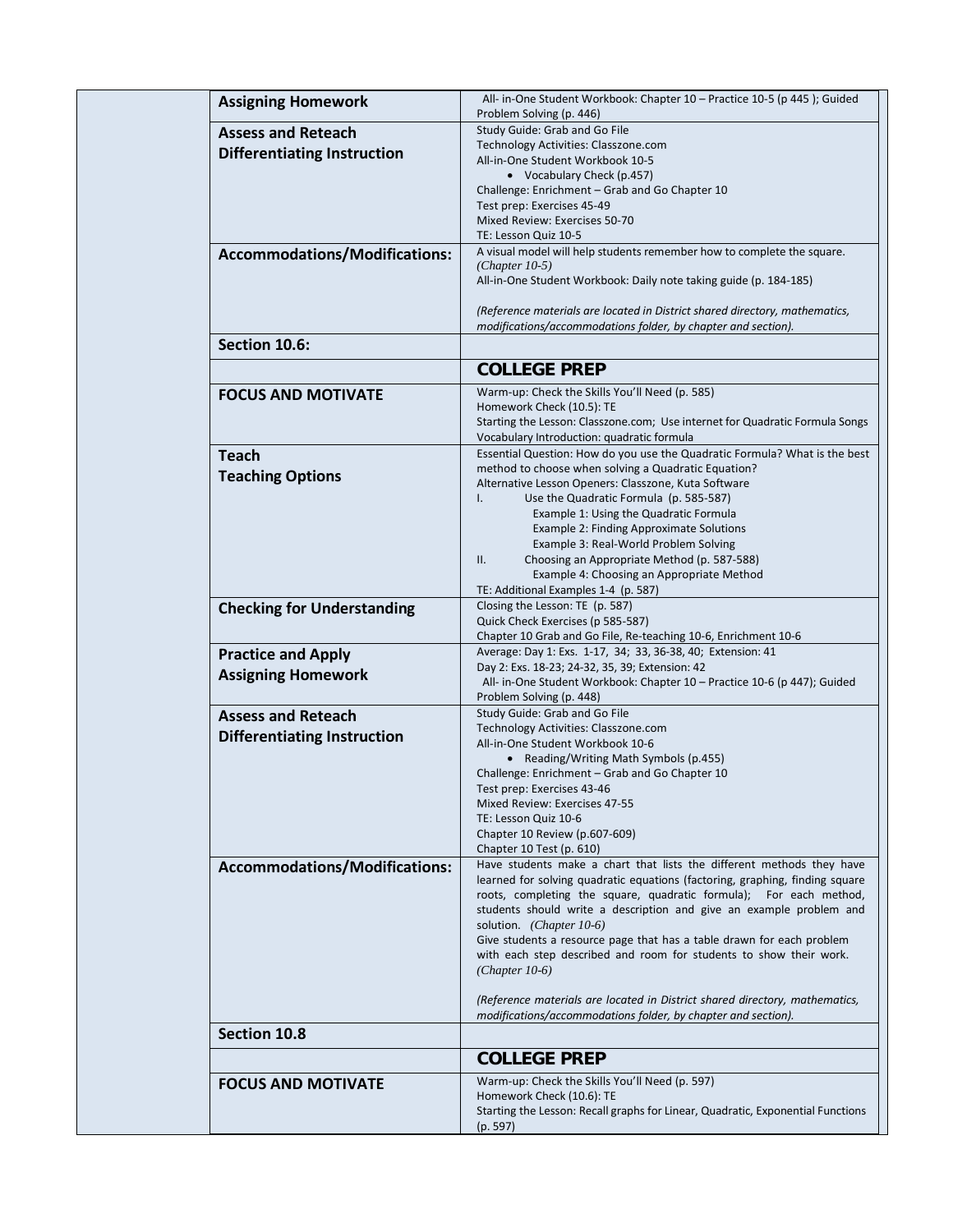| <b>Teach</b><br><b>Teaching Options</b>                          | Essential Question: How do you choose an appropriate model - Linear,<br>Quadratic, or Exponential?<br>Alternative Lesson Openers: Classzone, Kuta Software<br>Choosing a Linear, Quadratic, or Exponential Model (p. 597-601)<br>I.<br>Example 1: Choosing a Model by Graphing<br>Example 2: Modeling Data<br>Example 3: Real-World Problem Solving<br>TE: Additional Examples 1-3 (p. 599-600)<br>Extension: Cubic Functions (p. 605) |
|------------------------------------------------------------------|----------------------------------------------------------------------------------------------------------------------------------------------------------------------------------------------------------------------------------------------------------------------------------------------------------------------------------------------------------------------------------------------------------------------------------------|
| <b>Check for Understanding</b>                                   | Closing the Lesson: TE (p. 600)<br>Quick Check Exercises (p 597-601)<br>Chapter 10 Grab and Go File, Re-teaching 10-8, Enrichment 10-8                                                                                                                                                                                                                                                                                                 |
| <b>Practice and Apply</b><br><b>Assigning Homework</b>           | Average: Day 1: Exs. 1-15, 16-27; Extension: 28-29<br>All- in-One Student Workbook: Chapter 10 - Practice 10-8 (p 451); Guided<br>Problem Solving (p. 452)                                                                                                                                                                                                                                                                             |
| <b>Assess and Re-teach</b><br><b>Differentiating Instruction</b> | Study Guide: Grab and Go File<br>Technology Activities: Classzone.com<br>All-in-One Student Workbook 10-8<br>• Visual Vocabulary Practice (p.456)<br>Challenge: Enrichment - Grab and Go Chapter 10<br>Test prep: Exercises 30-33<br>Mixed Review: Exercises 34-48                                                                                                                                                                     |
| <b>Accomodations/Modifications:</b>                              | Give students a resource page or graphic organizer that has examples of<br>the three types of functions. (Chapter 10-8)<br>(Reference materials are located in District shared directory, mathematics,<br>modifications/accommodations folder, by chapter and section).                                                                                                                                                                |

# **PART I: UNIT RATIONALE**

# **WHY ARE STUDENTS LEARNING THIS CONTENT AND THESE SKILLS?**

| <b>Course/Unit Title:</b><br>Algebra 1/Radicals<br>and Geometry<br>Connections<br>Grade Level(s):<br>$9 - 12$                                                 | <b>Unit Summary:</b><br>In this unit you will work with radical functions, expressions, and equations.<br>By the end of this unit, you will be able to apply the Pythagorean theorem<br>and midpoint and distance formulas.                                |
|---------------------------------------------------------------------------------------------------------------------------------------------------------------|------------------------------------------------------------------------------------------------------------------------------------------------------------------------------------------------------------------------------------------------------------|
| <b>Essential Question(s):</b><br>How can you use properties of<br>radicals in expressions and<br>equations?<br>How can you work with radicals<br>in geometry? | <b>Enduring Understanding(s):</b><br>Students will be able to:<br>Simplify radical expressions<br>Solve radical equations<br>$\bullet$<br>Use the Pythagorean theorem and its converse<br>$\bullet$<br>Use the midpoint and distance formulas<br>$\bullet$ |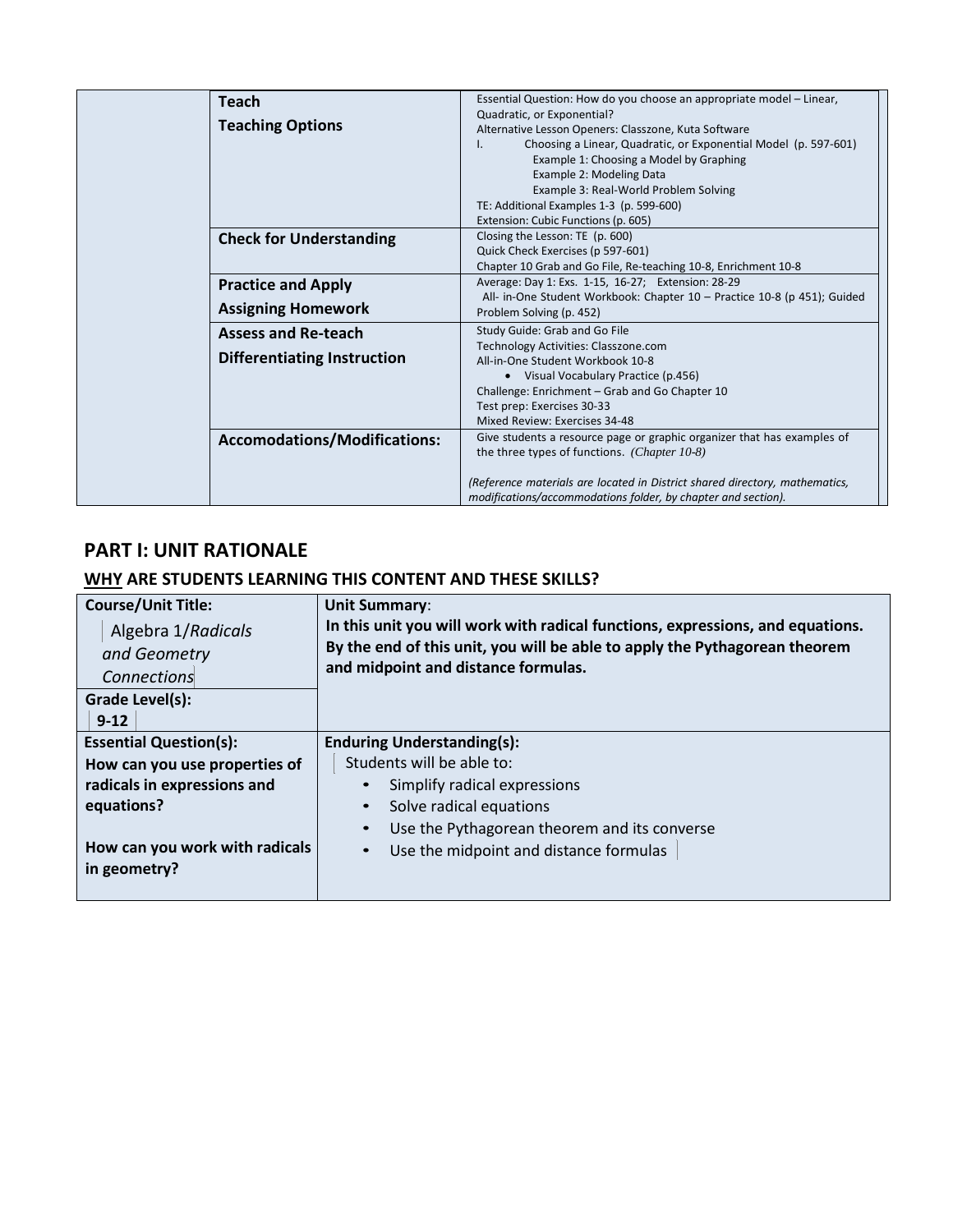# **PART II: INSTRUCTIONAL STRATEGIES AND RESOURCES DESCRIBE THE LEARNING TARGETS.**

# **After each target, identify the NJCCCS or Common Core Standards that are applicable**

| <b>Learning Target</b>                                                                                                                                                                                                                                                                                                                                                     | <b>NJCCCS or CCS</b>                                                           |
|----------------------------------------------------------------------------------------------------------------------------------------------------------------------------------------------------------------------------------------------------------------------------------------------------------------------------------------------------------------------------|--------------------------------------------------------------------------------|
| 1. Solve equations and inequalities in one variable                                                                                                                                                                                                                                                                                                                        | 1. MA.9.12.HSA.REI.B.4b                                                        |
| [Standard] Solve quadratic equations by inspection (e.g., for $x2 = 49$ ), taking square                                                                                                                                                                                                                                                                                   |                                                                                |
| roots, completing the square, the quadratic formula and factoring, as appropriate to                                                                                                                                                                                                                                                                                       |                                                                                |
| the initial form of the equation. Recognize when the quadratic formula gives complex                                                                                                                                                                                                                                                                                       |                                                                                |
| solutions and write them as $a \pm bi$ for real numbers a and b.                                                                                                                                                                                                                                                                                                           |                                                                                |
| 2. Understand solving equations as a process of reasoning and explain the<br>reasoning<br>[Standard] 1. Explain each step in solving a simple equation as following from the<br>equality of numbers asserted at the previous step, starting from the assumption that<br>the original equation has a solution. Construct a viable argument to justify a solution<br>method. | <b>2.</b> MA.9-12.HSA.REI.A.1,<br>MA.9-12.HSA.REI.B.3,<br>MA.9-12.HSA.REI.B.4b |
| Solve equations and inequalities in one variable                                                                                                                                                                                                                                                                                                                           | $3(MA.9-12.HSA.REI.B.4b)$                                                      |
| [Standard] 3. Solve linear equations and inequalities in one variable, including                                                                                                                                                                                                                                                                                           |                                                                                |
| equations with coefficients represented by letters.                                                                                                                                                                                                                                                                                                                        |                                                                                |
| 3. Solve equations and inequalities in one variable                                                                                                                                                                                                                                                                                                                        |                                                                                |
| [Standard] b. Solve quadratic equations by inspection (e.g., for $x2 = 49$ ), taking square                                                                                                                                                                                                                                                                                |                                                                                |
| roots, completing the square, the quadratic formula and factoring, as appropriate to                                                                                                                                                                                                                                                                                       |                                                                                |
| the initial form of the equation. Recognize when the quadratic formula gives complex                                                                                                                                                                                                                                                                                       |                                                                                |
| solutions and write them as $a \pm bi$ for real numbers a and b.                                                                                                                                                                                                                                                                                                           |                                                                                |
|                                                                                                                                                                                                                                                                                                                                                                            |                                                                                |
|                                                                                                                                                                                                                                                                                                                                                                            |                                                                                |
|                                                                                                                                                                                                                                                                                                                                                                            |                                                                                |

# **Inter-Disciplinary Connections:**

**Real-World problem solving examples:**

**Find the distance to the horizon (p.722), use scientific formulas to study animals (p.733), examine angles in architecture (p. 739), calculate distance traveled (p. 746).**

**Inter-Disciplinary problem solving examples:**

**Astronomy (p 633), Spiders (p 639), Soccer (p 648), Internet Usage (p 657), Landscaping (p 667), Advertising (p 675), Biology (p 682), Lizards (p 689).** 

# **Students will engage with the following text:**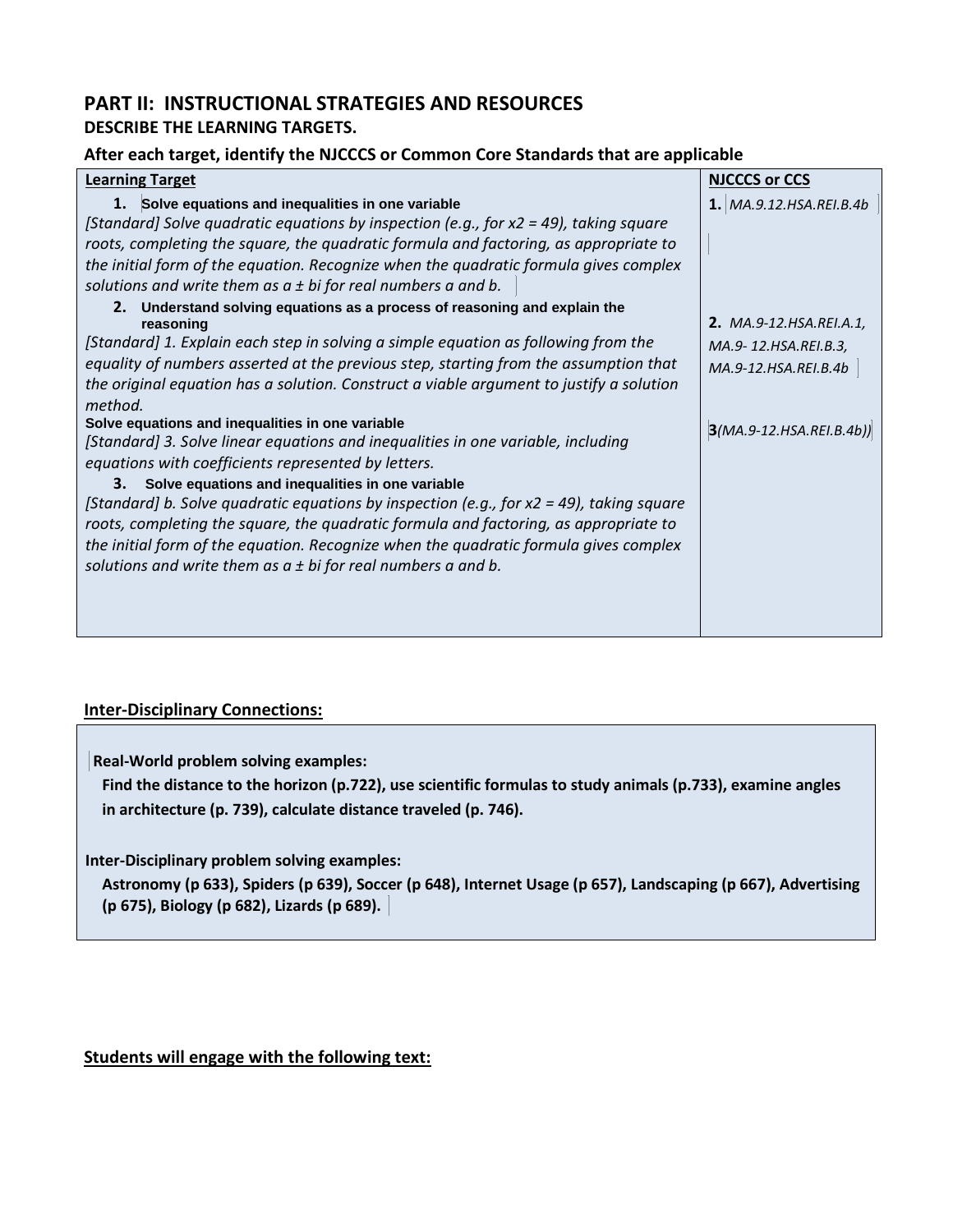**Prentice Hall Mathematics Algebra 1 2007, by Pearson Education, Inc.** 

### **Students will write:**

 **Writing/Open Ended questions:**

**Explain if an expression is in simplest form (p. 723), explain whether an equation is a radical equation (p. 732), explain whether three numbers represent the side lengths of a right triangle (p. 740), and explain how to find the distance between two points (p. 747** 

# **PART III: TRANSFER OF KNOWLEDGE AND SKILLS**

**DESCRIBE THE LEARNING EXPERIENCE.**

**How will students uncover content and build skills.** 

**Students will uncover and build skills through various classroom activities. Investigating algebra activities, modeling examples, using real-life application, using note-taking strategies, and using SMARTBoard technologies will all be explored. Other learning experiences could include alternative lesson openers, math and history applications, problem solving workshops, interdisciplinary applications and extra examples of problem solving.**

**Suggested warm-up activities, instructional strategies/activities, and assignments:** 

| Section 11.1:                                                   |                                                                                                                                                                                                                                                                                                                                                                                                                                                                                                                                                                                                                                                                                                       |
|-----------------------------------------------------------------|-------------------------------------------------------------------------------------------------------------------------------------------------------------------------------------------------------------------------------------------------------------------------------------------------------------------------------------------------------------------------------------------------------------------------------------------------------------------------------------------------------------------------------------------------------------------------------------------------------------------------------------------------------------------------------------------------------|
|                                                                 | <b>COLLEGE PREP</b>                                                                                                                                                                                                                                                                                                                                                                                                                                                                                                                                                                                                                                                                                   |
| <b>FOCUS AND MOTIVATE</b>                                       | Warm-Up: Check the Skills You'll Need p. 616<br>Vocabulary Introduction: Radical expressions                                                                                                                                                                                                                                                                                                                                                                                                                                                                                                                                                                                                          |
| <b>Teach</b><br><b>Teaching Options</b>                         | Essential Question: How do you simplify radicals?<br>Alternative Lesson Openers: Classzone, Kuta Software\<br>Simplifying Radical Expressions Involving Products (p. 616-<br>L.<br>617)<br>Example 1: Removing Perfect-Square Factors; Example 2:<br>Removing Variable Factors; Example 3: Multiplying Two<br>Radicals; Example 4: Real World Problem Solving.<br>Simplifying Radical Expressions Involving Quotients (p. 618-<br>$\Pi$ .<br>619)<br>Example 5: Simplifying Fractions Within Radicals;<br>Example 6: Simplifying Radicals by Dividing; Example 7:<br>Rationalizing a Denominator.<br>TE: Additional Examples 1-6, pages 617-618<br>Guided Problem Solving All-In-One Student Workbook |
| <b>Checking for Understanding</b>                               | Closing the Lesson: TE p. 618<br>Chapter 11 Grab & Go File: Practice 11-1, Reteaching 11-1, Enrichment 11-                                                                                                                                                                                                                                                                                                                                                                                                                                                                                                                                                                                            |
| <b>Practice and Apply</b><br><b>Assigning Homework</b>          | Average: Day 1: Exercises #1-27; 54-58, 69-74<br>$\mathbf{L}$<br>Basic Algebra Exercises: 28-51; 52-53, 59-68; Extension: 77-<br>78                                                                                                                                                                                                                                                                                                                                                                                                                                                                                                                                                                   |
| <b>Assess and Reteach</b><br><b>Differentiating Instruction</b> | Study Guide: Chapter Grab and Go File<br>Technology Activities p. 23<br>All-in one students workbook 11-1<br>Challenge: Enrichment Grab and Go Chapter 11                                                                                                                                                                                                                                                                                                                                                                                                                                                                                                                                             |
| <b>Accommodations/Modifications:</b>                            | Have students use factor trees in order to find perfect squares. (Chapter<br>$11-1)$<br>Have students practice identifying patterns. (Chapter 11-1)                                                                                                                                                                                                                                                                                                                                                                                                                                                                                                                                                   |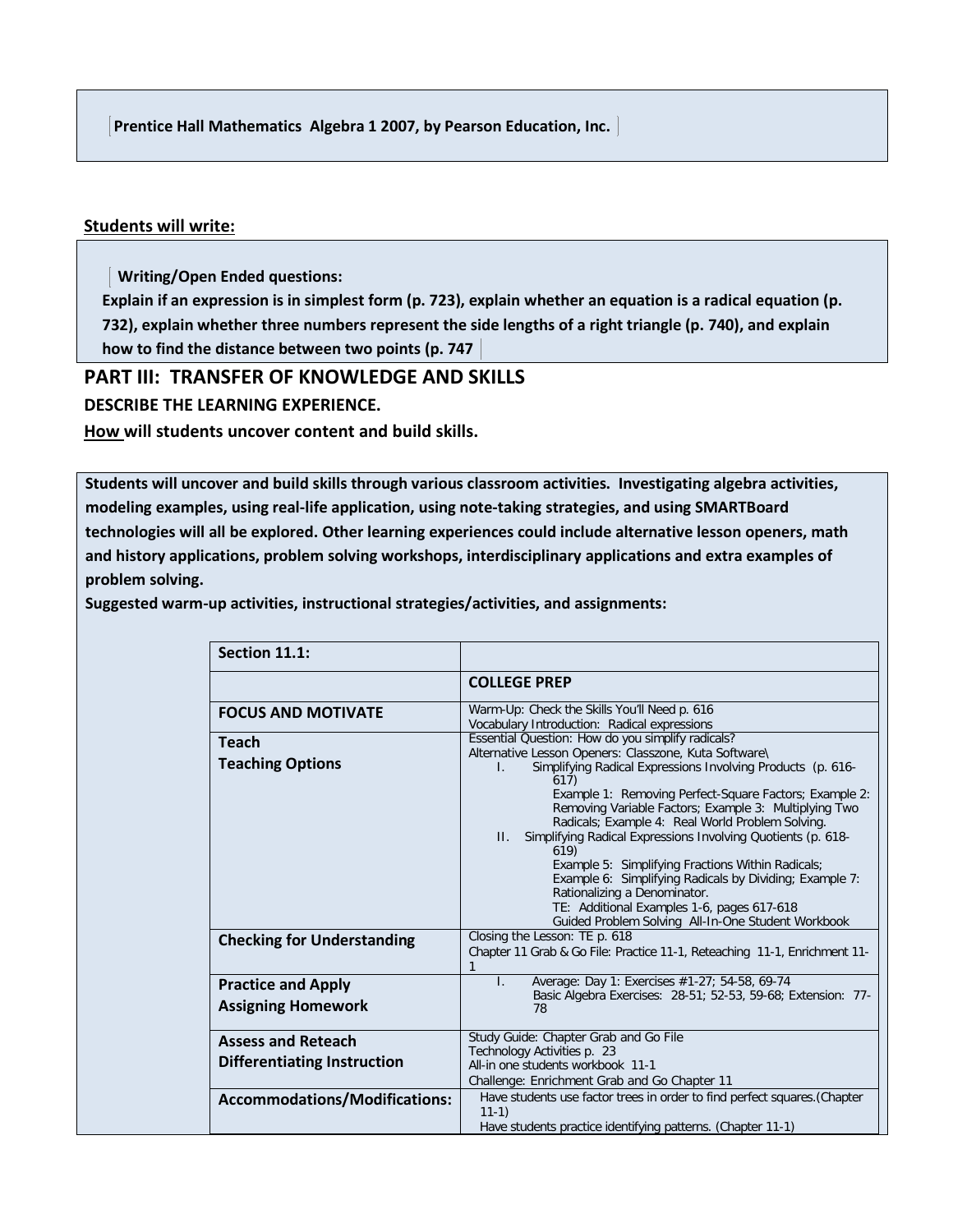|                                                                 | (Reference materials are located in District shared directory,<br>mathematics, modifications/accommodations folder, by chapter and<br>section).                                                                                                                                                                                                                                                                                                                                                                                                                                                                     |
|-----------------------------------------------------------------|---------------------------------------------------------------------------------------------------------------------------------------------------------------------------------------------------------------------------------------------------------------------------------------------------------------------------------------------------------------------------------------------------------------------------------------------------------------------------------------------------------------------------------------------------------------------------------------------------------------------|
| Section 11.2:                                                   |                                                                                                                                                                                                                                                                                                                                                                                                                                                                                                                                                                                                                     |
|                                                                 | <b>COLLEGE PREP</b>                                                                                                                                                                                                                                                                                                                                                                                                                                                                                                                                                                                                 |
| <b>FOCUS AND MOTIVATE</b>                                       | Warm-Up: Check the Skills You'll Need p. 622<br>Vocabulary Introduction: radical expression, rationalize, like radicals,<br>conjugates                                                                                                                                                                                                                                                                                                                                                                                                                                                                              |
| <b>Teach</b><br><b>Teaching Options</b>                         | Essential Question: How do you simplify sums, differences, products,<br>and quotients with radicals?<br>Alternative Lesson Openers: Classzone, Kuta Software<br>Simplifying Sums and Differences (p. 622)<br>I.<br>Example 1: Combining Like Radicals ; Example 2: Simplifying to<br><b>Combine Like Radicals</b><br>Simplifying Products and Quotients (p.623-624)<br>$\Pi$ .<br>Example 3: Using the Distributive Property; Example 4: Simplifying<br>Using FOIL; Example 5: Rationalizing a Denominator Using Conjugates;<br>Example 6: Real-World Problem Solving<br>TE: Additional Examples 1-6, pages 623-624 |
| <b>Checking for Understanding</b>                               | Closing the Lesson: TE<br>Chapter 11 Grab & Go File: Practice 11-2, Reteaching 11-2, Enrichment<br>$11-2$                                                                                                                                                                                                                                                                                                                                                                                                                                                                                                           |
| <b>Practice and Apply</b><br><b>Assigning Homework</b>          | $\mathbf{L}$<br>Average Day 1: Exercises #1-15, 48, 49-54, 62-63<br>Basic Algebra Exercises: 16-37,55, 38-47, 56-61<br>$\Pi$ .<br>Extension 64-71                                                                                                                                                                                                                                                                                                                                                                                                                                                                   |
| <b>Assess and Reteach</b><br><b>Differentiating Instruction</b> | Study Guide: Chapter Grab and Go File<br>Online Active Math: Radical Activity using Interactive Textbook 11-2<br>All-in-One Student Workbook 11-2<br>Challenge: Enrichment Grab and Go Chapter 11                                                                                                                                                                                                                                                                                                                                                                                                                   |
| <b>Accommodations/Modifications:</b>                            | Use the "Think aloud" technique to show students how to simplify a<br>radical expression.<br>(Chapter 11-2)<br>(Reference materials are located in District shared directory,<br>mathematics, modifications/accommodations folder, by chapter and<br>section).                                                                                                                                                                                                                                                                                                                                                      |
| Section 11.3:                                                   |                                                                                                                                                                                                                                                                                                                                                                                                                                                                                                                                                                                                                     |
|                                                                 | <b>COLLEGE PREP</b>                                                                                                                                                                                                                                                                                                                                                                                                                                                                                                                                                                                                 |
| <b>FOCUS AND MOTIVATE</b>                                       | Homework Check (11.2): TE<br>Warm-Up: Check the Skills You'll Need p. 629<br>Vocabulary Introduction: radical equations, extraneous solution                                                                                                                                                                                                                                                                                                                                                                                                                                                                        |
| <b>Teach</b><br><b>Teaching Options</b>                         | Essential Question: How do you solve equations containing radicals and<br>identify extraneous solutions?<br>Alternative Lesson Openers: Classzone, Kuta Software<br>Solving Radical Equations (p. 629-630)<br>I.<br>Example 1: Solving by Isolating the Radical; Example 2: Real-World<br>Problem Solving; Example 3: Solving With Radical Expressions on Both<br>Sides.<br>П.<br>Solving an Equation With Extaneous Solutions (p.631)<br>Example 4: Identifying Extraneous Solutions; Example 5: No Solution<br>TE: Additional Examples 1-5, pages 630-631                                                         |
| <b>Checking for Understanding</b>                               | Closing the Lesson: TE<br>Chapter 11 Grab & Go File: Practice 11-3, Reteaching 11-3, Enrichment<br>$11-3$                                                                                                                                                                                                                                                                                                                                                                                                                                                                                                           |
| <b>Practice and Apply</b><br><b>Assigning Homework</b>          | L.<br>Average Day 1: Exercises #1-14, 29,30,44-46<br>Basic Algebra Exercises: 15-28, 31-43,47<br>П.<br>Extension 48-54                                                                                                                                                                                                                                                                                                                                                                                                                                                                                              |
| <b>Assess and Reteach</b><br><b>Differentiating Instruction</b> | Study Guide: Chapter Grab and Go File<br>All-in-One Student Workbook 11-3<br>Challenge: Enrichment Grab and Go Chapter 11                                                                                                                                                                                                                                                                                                                                                                                                                                                                                           |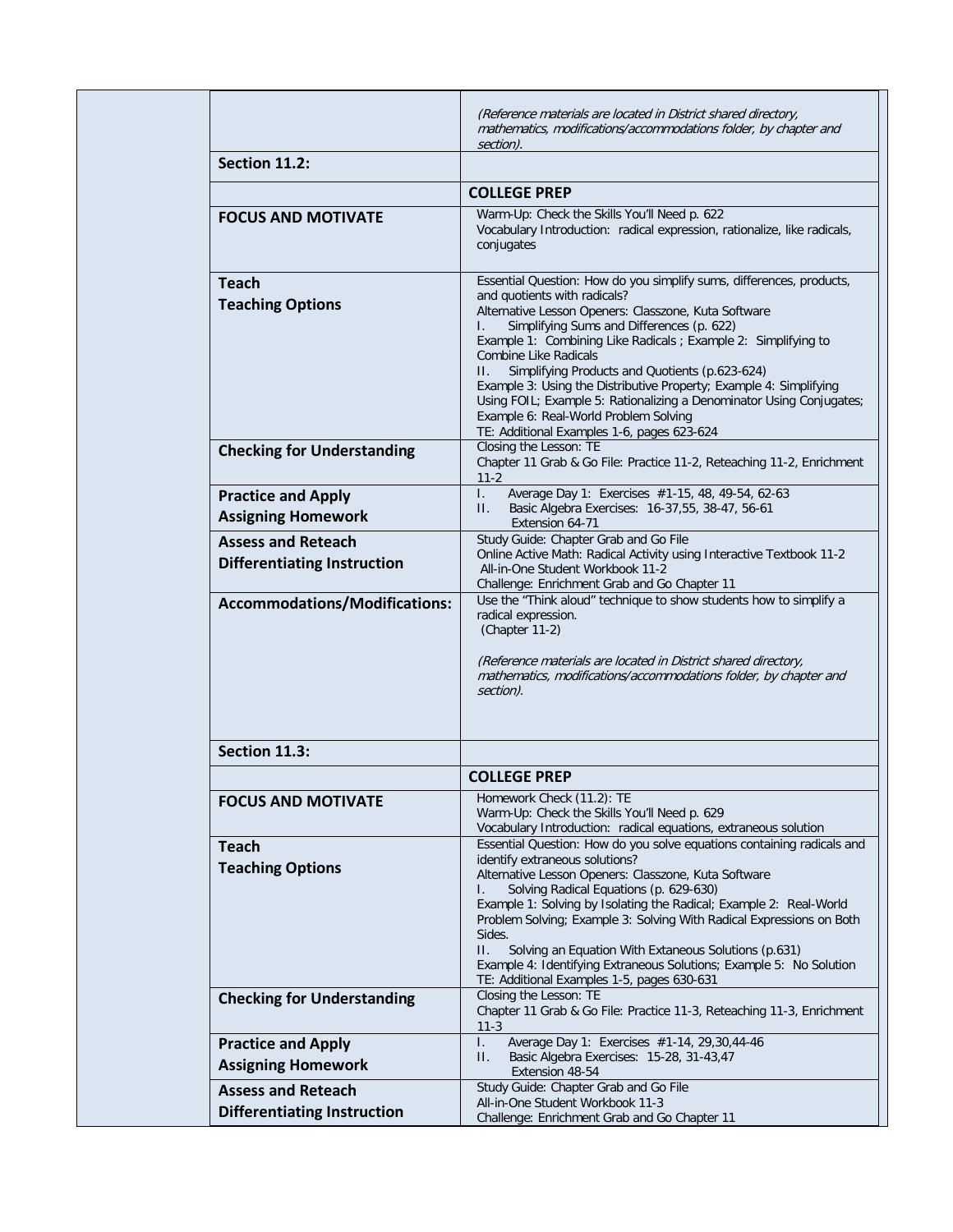| <b>Accommodations/Modifications:</b> | Have students isolate the variable to help them identify the steps.<br>$(Chapter 11-3)$<br>Have students check their answers on every problem. (Chapter 11-3) |
|--------------------------------------|---------------------------------------------------------------------------------------------------------------------------------------------------------------|
|                                      | (Reference materials are located in District shared directory,<br>mathematics, modifications/accommodations folder, by chapter and<br>section).               |



### **Formative Assessments:**

**The effectiveness of the instructional program will be based on teacher observations, students doing quality of work together, questioning strategies, self and peer assessment, student record-keeping, quizzes, essays, journal writing, performance tasks, diagnostic tests, homework, and projects** 

# **Accommodations/Modifications:**

**Use manipulatives to build patterns or represent symbols. Provide Graphic organizers to use in solving problems. Provide guided notes/handouts. Break problems into smaller pieces. Have students keep and turn in a notebook. Allow students to use calculator. Review needed skills prior to the lesson. Provide checklists for solving problems.**

*(Reference materials are located in District shared directory, mathematics, modifications/accommodations folder, by chapter and section).*

### **Summative Assessments:**

 **Periodic benchmark tests, chapter tests, state assessments, PSATs, End of Course tests, and SATs**

### **Accommodations/Modifications:**